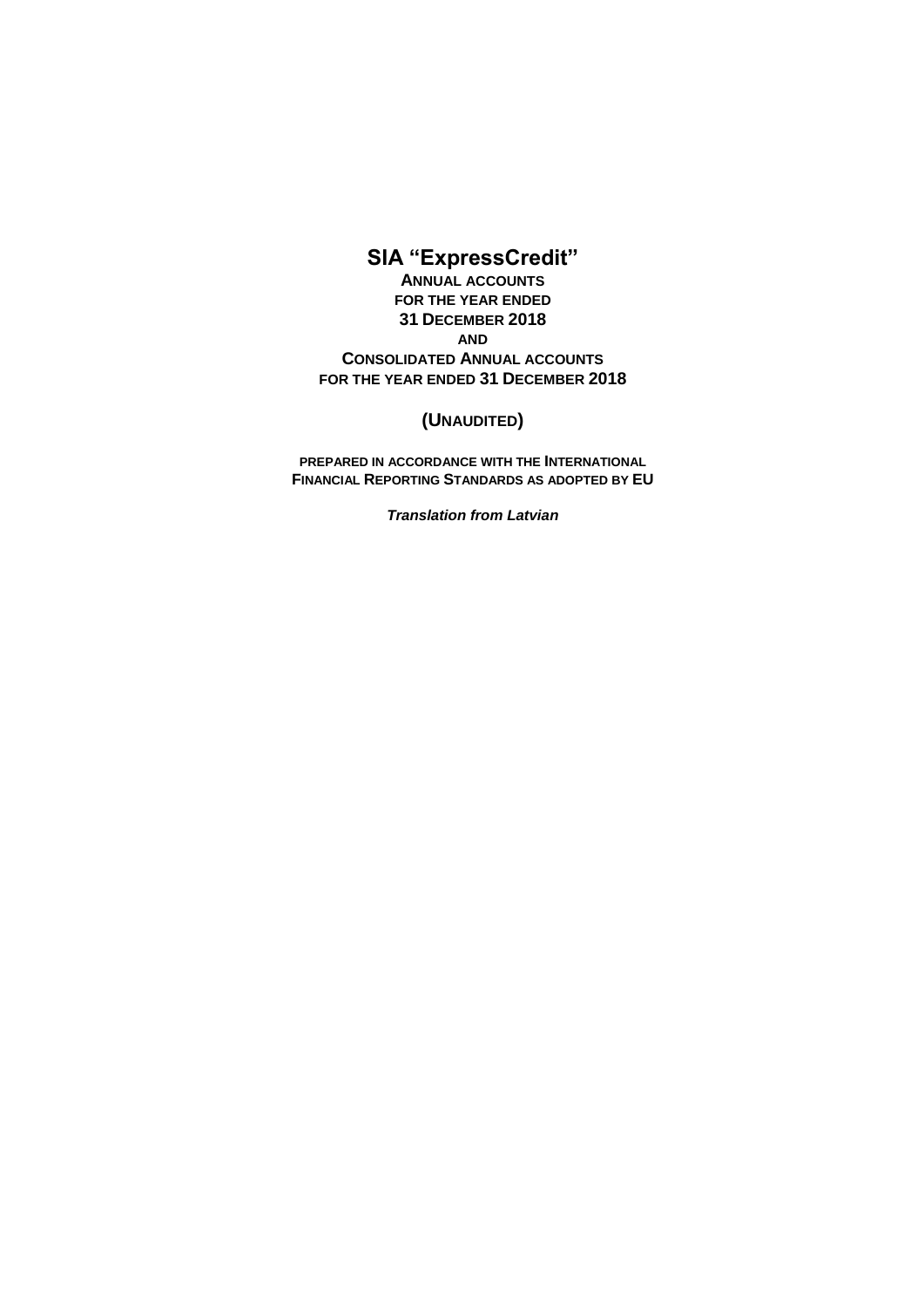## **TABLE OF CONTENTS**

| Information on the Group                 | $3 - 4$   |
|------------------------------------------|-----------|
| Statement of management's responsibility | 5         |
| Management report                        | 6         |
| Profit or loss account                   | 7         |
| Comprehensive income statement           | 7         |
| <b>Balance sheet</b>                     | $8 - 9$   |
| Statement of changes in equity           | 10        |
| Cash flow statement                      | 11        |
| <b>Notes</b>                             | $12 - 26$ |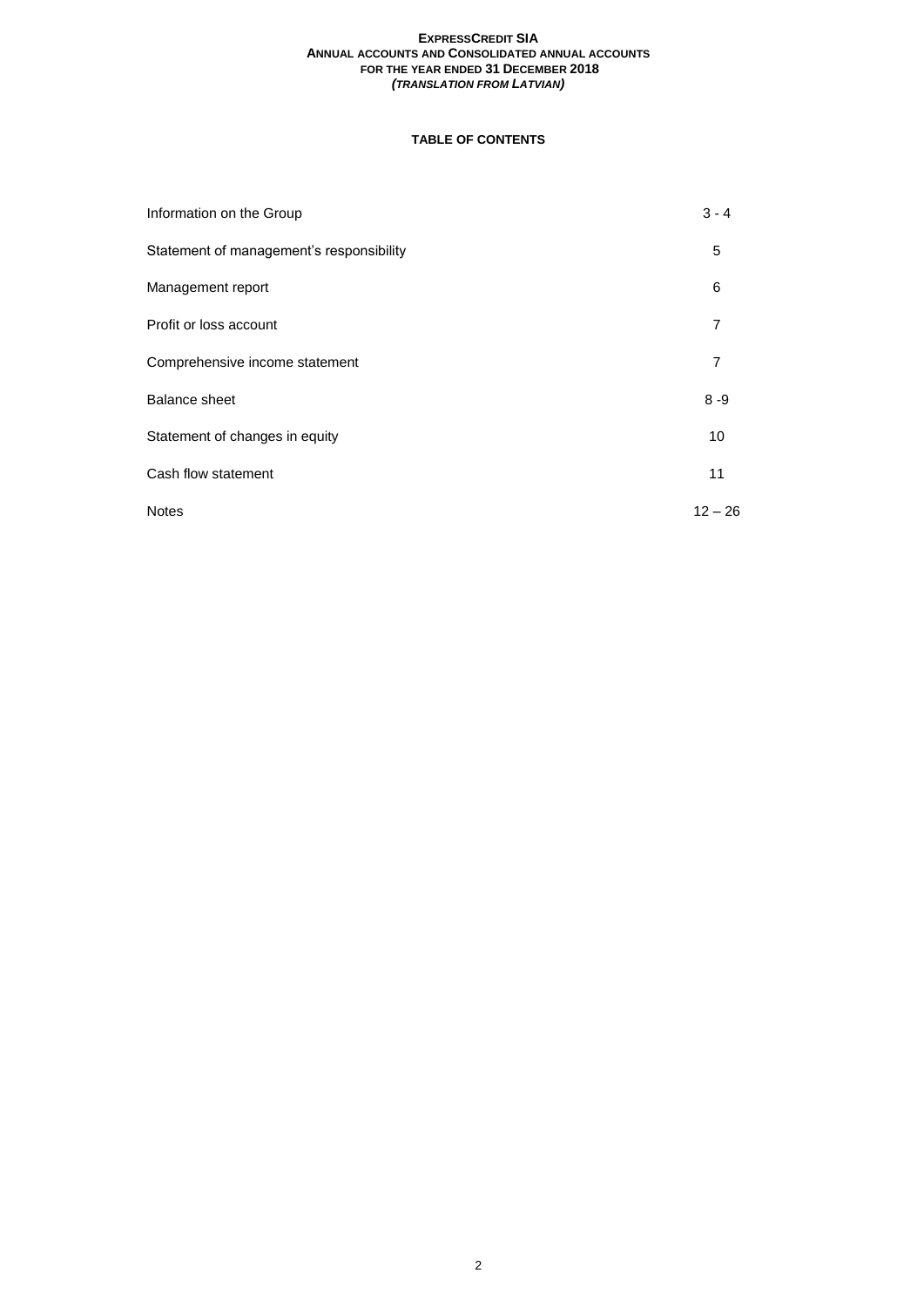## **Information on the Company**

| ן ושקחושט שווי חט חטומונוטוו                                   |                                                                                                                                                                        |
|----------------------------------------------------------------|------------------------------------------------------------------------------------------------------------------------------------------------------------------------|
| Name of the Company                                            | ExpressCredit SIA                                                                                                                                                      |
| Legal status of the Company                                    | Limited liability company                                                                                                                                              |
| Number, place and date of registration                         | 40103252854 Commercial Registry<br>Riga, 12 October 2009                                                                                                               |
| Operations as classified by NACE classification<br>code system | NACE2 64.9.1 Financial leasing<br>NACE2 64.92 Other credit granting<br>NACE2 47.79 Retail sale of second-hand goods in stores                                          |
| Address                                                        | Raunas street 44 k-1,<br>Riga, LV-1039<br>Latvia                                                                                                                       |
| Names and addresses of shareholders (from<br>30.10.2013)       | Lombards24.lv, SIA<br>(65.99% till 07.12.2018.,<br>65.18% from 07.12.2018.)<br>Raunas street 44k-1, Riga, Latvia                                                       |
|                                                                | AE Consulting, SIA<br>$(10.00\%)$<br>Posma street 2, Riga, Latvia                                                                                                      |
|                                                                | EC finance, SIA<br>(21.51% till 07.12.2018.,<br>21.32% from 07.12.2018.),<br>Raunas street 44k-1, Riga, Latvia                                                         |
|                                                                | Private individuals<br>(3.5%)                                                                                                                                          |
| Ultimate parent company                                        | EA investments, AS<br>reģ. Nr. 40103896106<br>Raunas street 44k-1, Riga, Latvia                                                                                        |
| Names and positions of Board members                           | Agris Evertovskis - Chairman of the Board<br>Kristaps Bergmanis - Member of the Board<br>Didzis Admidins - Member of the Board<br>Ivars Lamberts - Member of the Board |
| Names and positions of Council members                         | Ieva Judinska-Bandeniece - Chairperson of the Council<br>Uldis Judinskis - Deputy Chairman of the Council<br>Ramona Miglane - Member of the Council                    |
| Responsible person for accounting                              | Inta Pudāne - Chief accountant                                                                                                                                         |
| Financial year                                                 | 1 January - 31 December 2018                                                                                                                                           |
| Name and address of the auditor                                | SIA BDO ASSURANCE<br>Certified Auditors' Company Licence Nr. 135<br>Kaļķu Street 15-3B,<br>Riga, LV-1050<br>Latvia                                                     |
|                                                                | Responsible Certified Auditor<br>Modrīte Johansone                                                                                                                     |

Certificate No. 135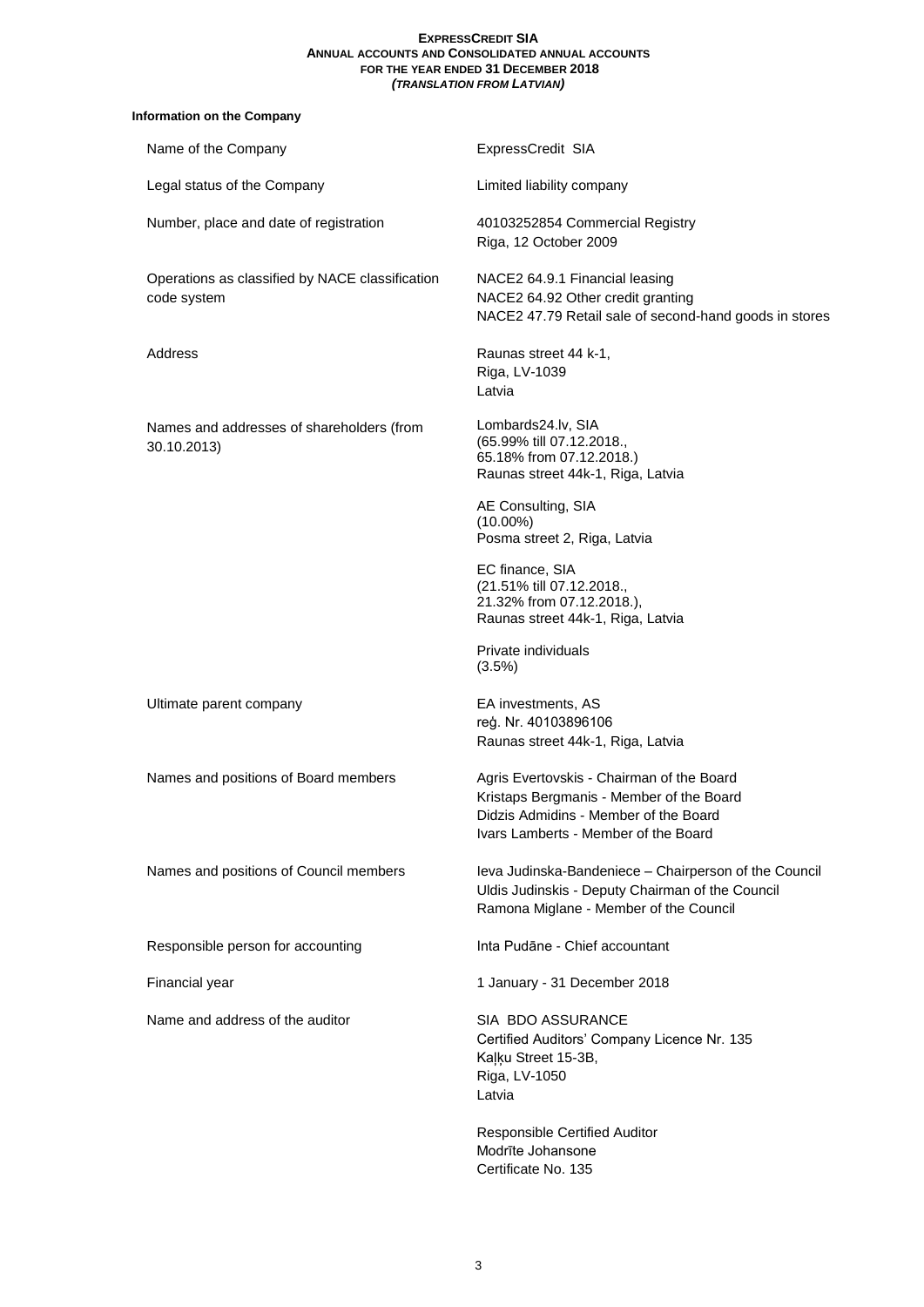## **Information on the Subsidiaries**

| SIA ExpressInkasso (parent company interest in<br>subsidiary - 100%)                                 |
|------------------------------------------------------------------------------------------------------|
| 22.10.2010                                                                                           |
| 40103211998; Riga, 27 January 2009                                                                   |
| Raunas Street 44 k-1; Riga, LV 1039, Latvia                                                          |
| 66.1 Financial support services except insurance and<br>pension accrual                              |
| SIA ViziaFinance (till 07.03.2018. SIA MoneyMetro)<br>(parent company interest in subsidiary - 100%) |
| 23.02.2015                                                                                           |
| 40003040217, Riga, 06 December 1991                                                                  |
| Raunas Street 44 k-1, Riga, LV 1039, Latvia                                                          |
| 64.92 Other financing services                                                                       |
| SIA REFIN (parent company interest in subsidiary -<br>100%)                                          |
| 03.10.2018.                                                                                          |
| 40203172517, Riga, 03 October 2018                                                                   |
| Raunas Street 44 k-1, Riga, LV 1039, Latvia                                                          |
| 73.20 Market research and public opinion polling                                                     |
| Cash Advance Bulgaria EOOD till 21.05.2018<br>(parent company interest in subsidiary - 100%)         |
| 03.05.2017.                                                                                          |
| 204422780, Bulgaria, Sofia, 03 May 2017                                                              |
| 49A, Bulgaria Blvd., fl. 4., office 30, Triaditsa region                                             |
| <b>Crediting services</b>                                                                            |
|                                                                                                      |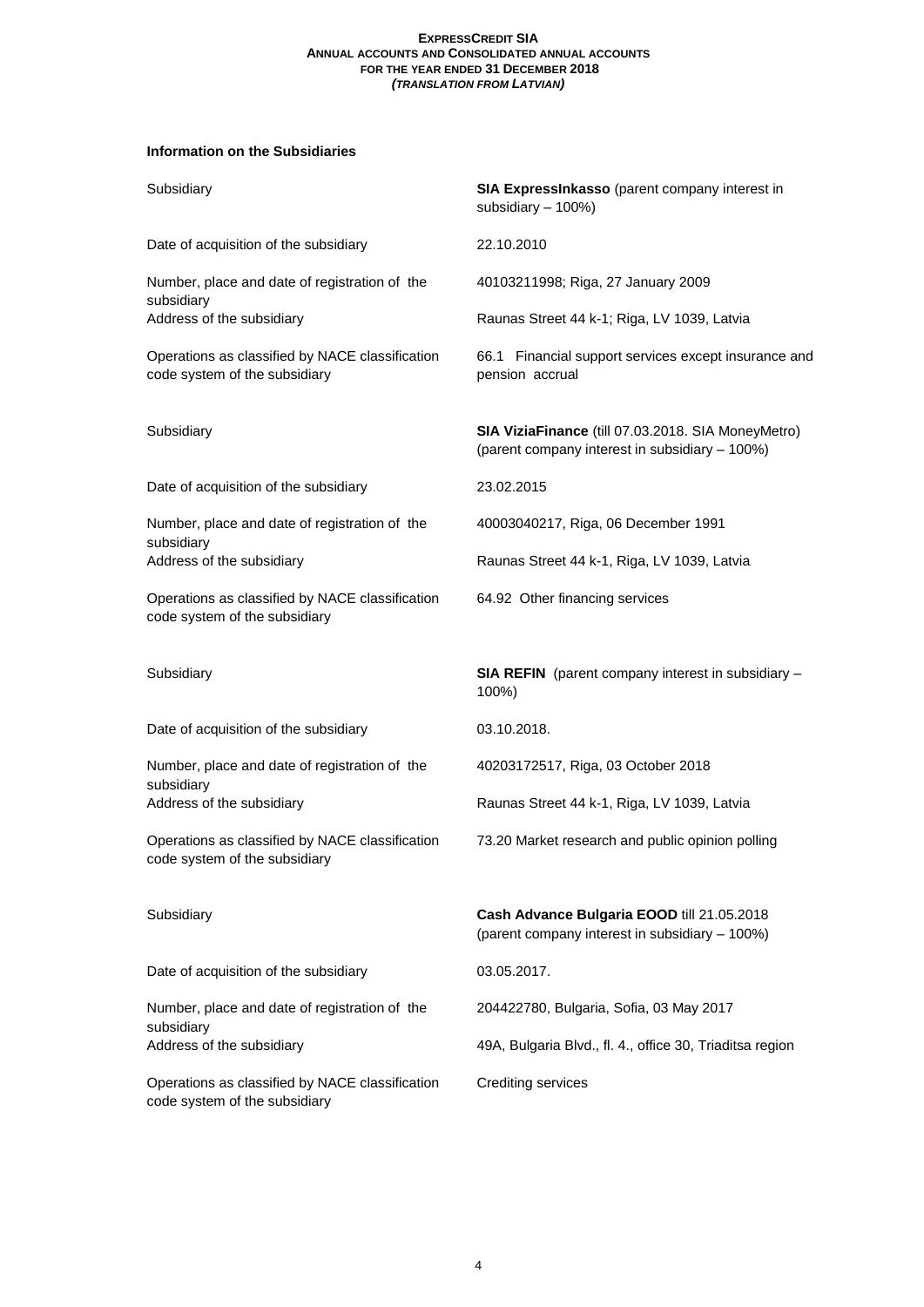## **Statement of management`s responsibility**

The management of SIA "ExpressCredit" group is responsible for the preparation of the financial statements.

Based on the information available to the Board of the parent company of the Group, the financial statements are prepared on the basis of the relevant primary documents and statements in accordance with International Financial Reporting Standards as adopted by the European Union and present a true and fair view of the Group's assets, liabilities and financial position as at 31 December 2018 and its profit and cash flows for 2018.

The management of the parent company confirms that the accounting policies and management estimates have been applied consistently and appropriately. The management of the parent company confirms that the consolidated financial statements have been prepared on the basis of the principles of prudence and going concern.

The management of the parent company confirms that is responsible for maintaining proper accounting records and for monitoring, controlling and safeguarding the Group's assets. The management of the parent company is responsible for detecting and preventing errors, irregularities and/or deliberate data manipulation. The management of the parent company is responsible for ensuring that the Group operates in compliance with the laws of the Republic of Latvia.

The management report presents fairly the Group's business development and operational performance.

Agris Evertovskis Chairman of the Board Didzis Ādmīdiņš Board Member

Kristaps Bergmanis Board Member

Ivars Lamberts Board Member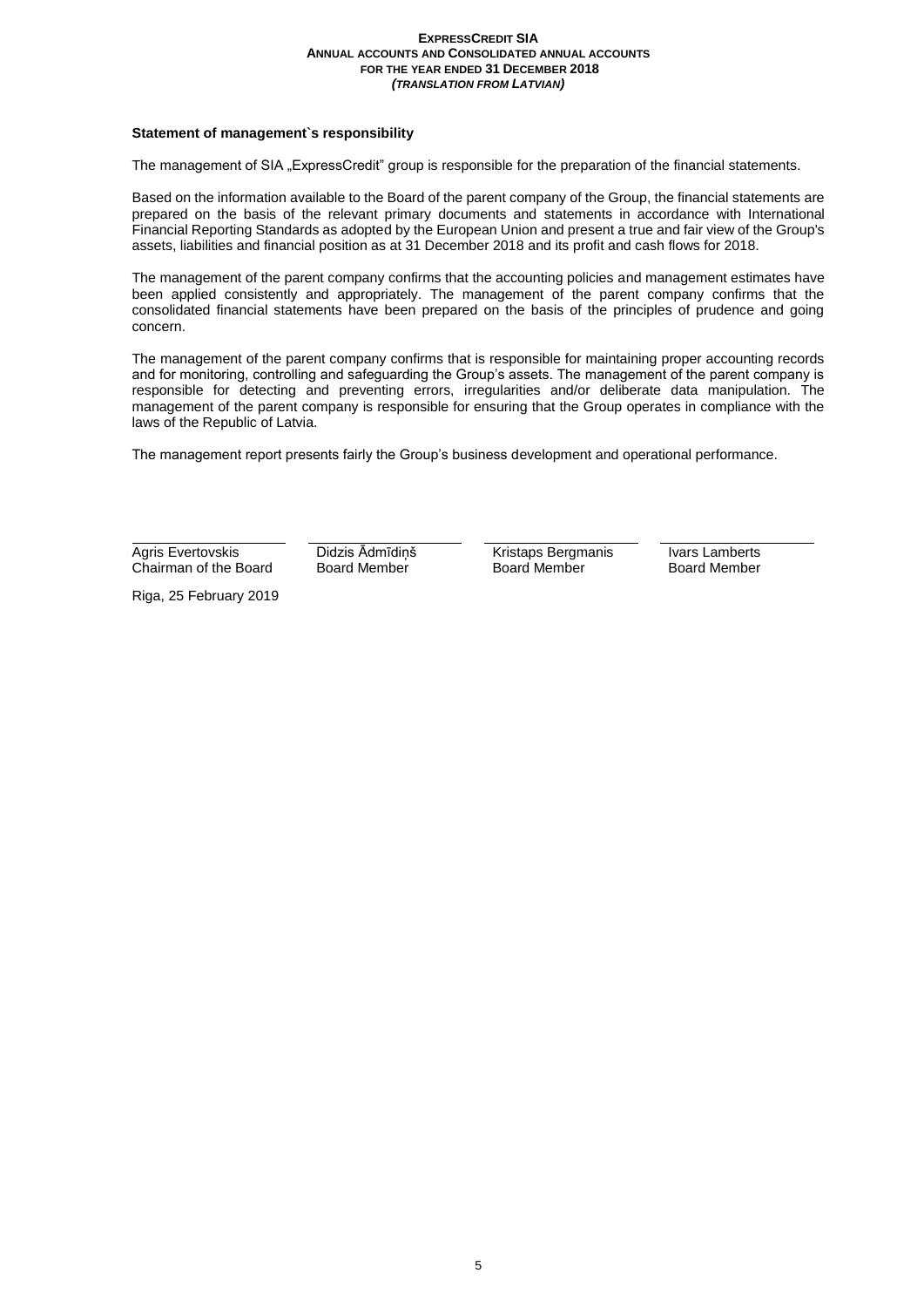## **Management report**

ExpressCredit group's turnover for the 12 month of 2017 reached EUR 18.2 million. Group's loan portfolio as at the end of year 2018 reached EUR 20.2 million. The Group's turnover in 12 months, compared to the same period of the previous year, has increased by 4.6%, while the company's loan portfolio has increased by 27.2% over the period.

In 2018 ExpressCredit has been operating according to its mission of providing simple and affordable financial services to people throughout Latvia. During the period several improvements were introduced to make the services even more welcoming for their customers. The company has increased the maximum loan amount to EUR 3000 and now offers a wider range of loan repayment terms, for example, the loan can now be received with a loan repayment term of up to 5 years. In 2018 SIA ExpressCredit subsidiary SIA ViziaFinance has also successfully implemented distance loan project [www.vizia.lv.](http://www.vizia.lv/)

According to the CRPC data, the total consumer loan portfolio of the Republic of Latvia in the first six months of year 2018 has increased to EUR 255.3 million, which is increase of EUR 12.5 million or 5.1% over six months period. By contrast, ExpressCredit has been able to increase its loan portfolio by 18% over the same period, thus grown faster than the market as a whole. In the pawn broking loan segment, ExpressCredit's market share is 28.7% in terms of loan portfolio and 39.1% in terms of loans granted, thus further strengthening the company's leading position in the lending market of the Republic of Latvia.

In 2019, the Group operations will be affected by the changes in the Law on Consumer Rights that came into force on 1 January, 2019, and some of the changes will take effect on 1 July, 2019. The company, despite the poor quality of the law, started to prepare for its application right after its promulgation. The company also strengthens its expertise and processes in activities related to implementation of AML/CFT tighter requirements. The company predicts that new amendments in the law could result in market consolidation, increase in the amount of loans granted and the volume of loan portfolios, in both, the pawn broking loans and consumer loan segments.

The company will celebrate 10 years this year. In line with the company's vision - to achieve the highest level of assessment, the company makes independent investments to strengthen its team's expertise and improve its competitiveness.

By implementing business strategy and all planned activities the following financial results of the Group were achieved in year 2018 compared to year 2017:

| <b>Position</b>    | EUR, million | Change % |
|--------------------|--------------|----------|
| Net loan portfolio | 20.2         | $+27.2$  |
| Assets             | 26.7         | $+25.1$  |
| Net profit         | 4.55         | +54.1    |

## **Branches**

During the period from 1 January 2018 to 31 December, continued to work on the branch network efficiency. As at 31 December 2018 the Group had 86 branches in 39 cities in Latvia (31.12.2017. - 90 branches in 39 cities).

## **Risk management**

The Group is not exposed to significant foreign exchange rate risk because basic transaction currency is euro. Significant amount of funding of the Group consist of fixed coupon rate bonds, so that the Group is not significantly exposed to variable interest rate risk. Accurate application of the prudent strategies chosen has allowed the Group to successfully manage its financial risks, particularly the liquidity and credit risk.

## **Post balance sheet events**

There are no subsequent events since the last date of the reporting year, which would have a significant effect on the financial position of the Company as at 31 December 2018.

## **Future prospects**

In 2019 the Company plans to strengthen its market leading position by investing in IT development, improving the branch network, investing in brand and product visibility and enhancing customer service quality. It is planned that the Group's loan portfolio will increase, and profit dynamics will be in line with 2018 results.

## **Distribution of the profit proposed by the Group**

The Parent Company's board recommends the profit of 2018 to pay out in dividends, respecting the restrictions applied to debt securities emissions.

| Agris Evertovskis     | Didzis Ādmīdinš     | Kristaps Bergmanis  | Ivars Lamberts |
|-----------------------|---------------------|---------------------|----------------|
| Chairman of the Board | <b>Board Member</b> | <b>Board Member</b> | Board Member   |
|                       |                     |                     |                |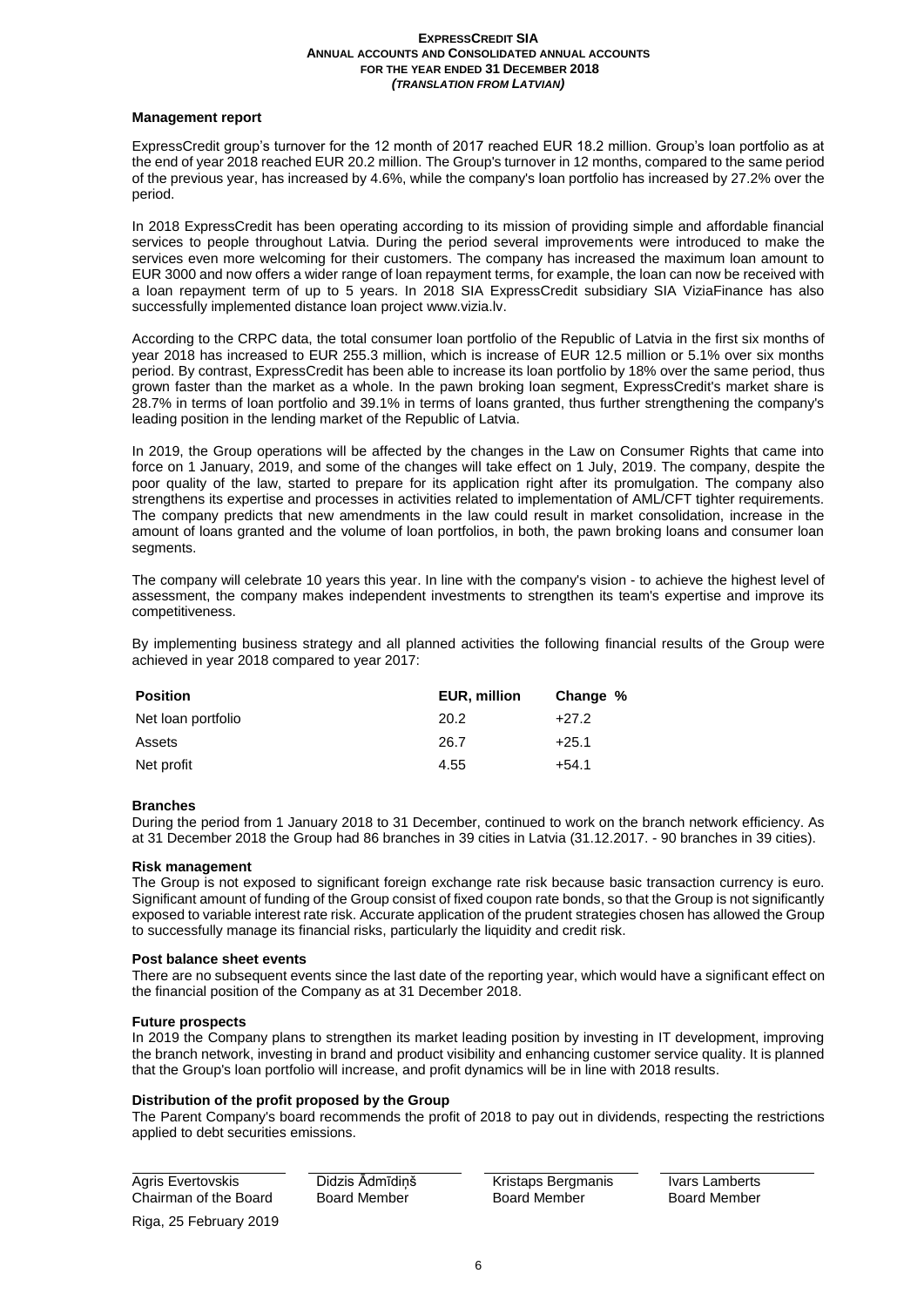## **Profit or loss account for the year ended 31 December 2018**

|                                                                               | <b>Parent</b><br>company<br>2018<br><b>EUR</b> | Group<br>2018<br><b>EUR</b> | <b>Parent</b><br>company<br>2017<br><b>EUR</b> | Group<br>2017<br><b>EUR</b> |
|-------------------------------------------------------------------------------|------------------------------------------------|-----------------------------|------------------------------------------------|-----------------------------|
| Net sales                                                                     | 4 186 422                                      | 4 186 422                   | 4 164 444                                      | 4 164 444                   |
| Cost of sales                                                                 | (2658754)                                      | (2658754)                   | 2 750 464)                                     | (2750464)                   |
| Interest income and similar<br>income                                         | 13 793 021                                     | 14 663 755                  | 12 878 502                                     | 13 863 118                  |
| Interest expenses and similar                                                 |                                                |                             |                                                |                             |
| expenses                                                                      | (2 238 818)                                    | (2 298 310)                 | (1818486)                                      | (1822527)                   |
| <b>Gross profit</b>                                                           | 13 081 871                                     | 13 893 113                  | 12 473 996                                     | 13 454 571                  |
| Selling expenses                                                              | (5499500)                                      | (5873095)                   | (5161222)                                      | (5666679)                   |
| Administrative expenses                                                       | (2659968)                                      | (2770859)                   | (2227476)                                      | (2 289 942)                 |
| Other operating income                                                        | 93 244                                         | 80 184                      | 59 187                                         | 44 476                      |
| Other operating expenses                                                      | (591636)                                       | (645 589)                   | (1750160)                                      | (1889216)                   |
| Income from investments:                                                      | 490 000                                        |                             |                                                |                             |
| related companies<br>a)                                                       | 490 000                                        |                             |                                                |                             |
| Profit before corporate<br>income tax                                         | 4 914 011                                      | 4 683 754                   | 3 394 325                                      | 3 653 210                   |
| Income tax expense                                                            | (131 563)                                      | (131 574)                   | (512 833)                                      | (554662)                    |
| Profit after corporate income<br>tax                                          | 4782448                                        | 4 552 180                   | 2881492                                        | 3 098 548                   |
| Expense from changes in<br>deferred tax assets or deferred<br>tax liabilities |                                                |                             | (145 252)                                      | (145 252)                   |
| Extraordinary dividends                                                       | (490 000)                                      | (490 000)                   | (996 526)                                      | (996 526)                   |
| Profit for the reporting year                                                 | 4 292 448                                      | 4 062 180                   | 1739714                                        | 1956770                     |
| Earnings per share                                                            | 3.19                                           | 3.03                        | 1.82                                           | 1.97                        |
| Diluted earnings per share                                                    | 3.19                                           | 3.03                        | 1.82                                           | 1.97                        |
| Comprehensive income statement for 2018                                       |                                                |                             |                                                |                             |
|                                                                               | 2018                                           | 2018                        | 2017                                           | 2017                        |
|                                                                               | <b>EUR</b>                                     | <b>EUR</b>                  | <b>EUR</b>                                     | <b>EUR</b>                  |
| Profit for the reporting year<br>Other comprehensive income                   | 4782448                                        | 4 552 180                   | 2736240                                        | 2953296                     |
| <b>Total comprehensive income</b>                                             | 4782448                                        | 4 552 180                   | 2736240                                        | 2 953 296                   |

Notes on pages from 12 to 26 are integral part of these financial statements.

Agris Evertovskis Chairman of the Board Didzis Ādmīdiņš Board Member

Kristaps Bergmanis Board Member

Ivars Lamberts Board Member

Inta Pudāne Chief Accountant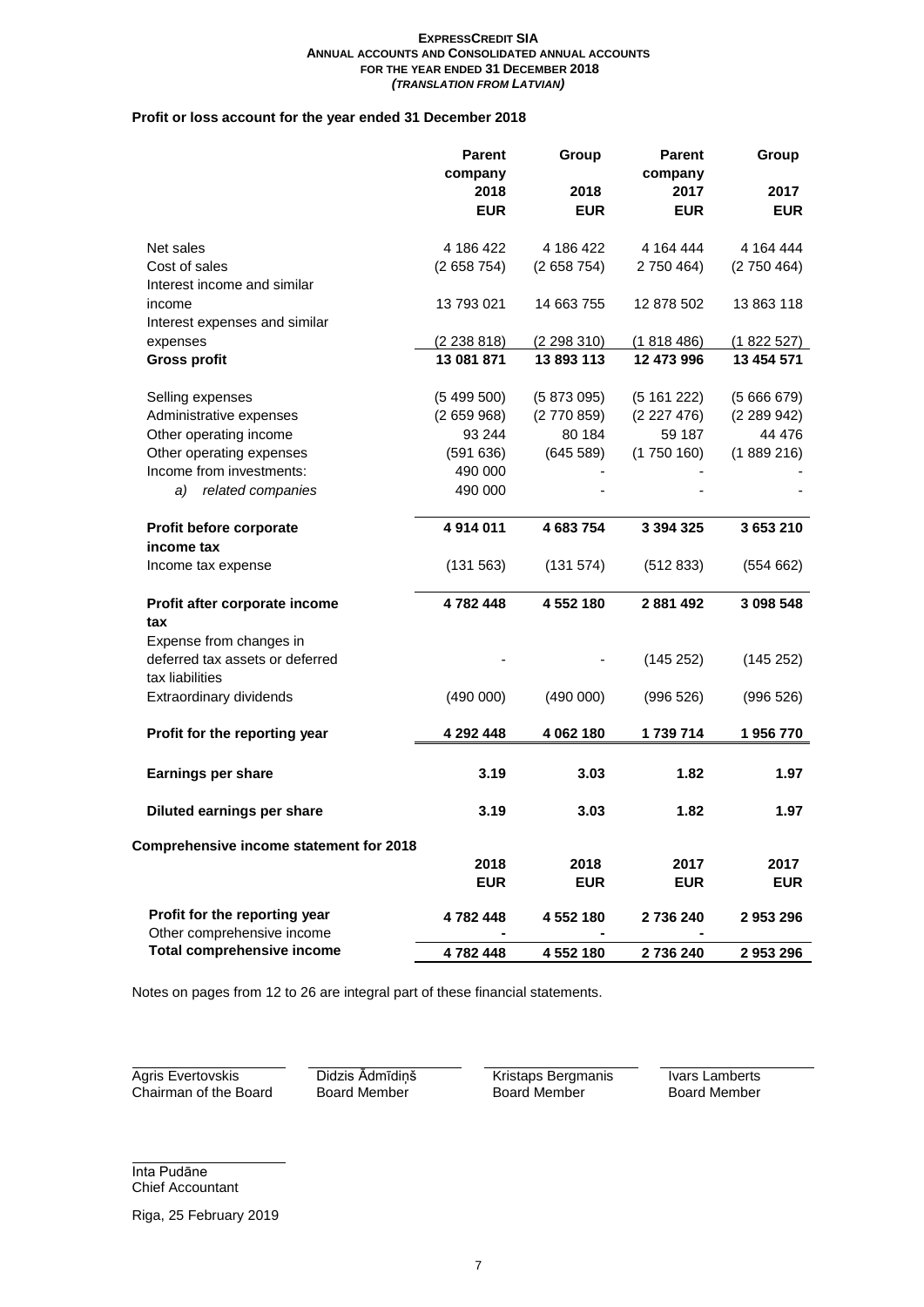| Balance sheet as at 31 December 2018   |              | <b>Parent</b>             | Group         | <b>Parent</b>             | Group                     |
|----------------------------------------|--------------|---------------------------|---------------|---------------------------|---------------------------|
|                                        |              | company                   | 31.12.2018.   | company                   |                           |
| <b>Assets</b>                          | <b>Notes</b> | 31.12.2018.<br><b>EUR</b> | <b>EUR</b>    | 31.12.2017.<br><b>EUR</b> | 31.12.2017.<br><b>EUR</b> |
| <b>Non-current assets</b>              |              |                           |               |                           |                           |
| Intangible assets                      |              |                           |               |                           |                           |
| Concessions, patents, licenses,        |              | 204 024                   | 204 024       | 193 281                   | 193 281                   |
| trademarks and similar rights          |              |                           |               |                           |                           |
| Other intangible assets                |              | 22777                     | 43 204        | 25 274                    | 34 159                    |
| Goodwill                               |              |                           | 127 616       |                           | 127 616                   |
| <b>Total intangible assets</b>         | (1)          | 226 801                   | 374 844       | 218 555                   | 355 056                   |
| Property, plant and equipment          |              |                           |               |                           |                           |
| Investments in property, plant and     |              |                           |               |                           |                           |
| equipment                              |              | 34 525                    | 34 5 24       | 49 243                    | 50 546                    |
| Other fixtures and fittings, tools and |              |                           |               |                           |                           |
| equipment                              |              | 193 571                   | 193 572       | 187 754                   | 195 192                   |
| Total property, plants and             |              | 228 096                   | 228 096       | 236 997                   | 245 738                   |
| equipment                              | (2)          |                           |               |                           |                           |
| <b>Non-current financial assets</b>    |              |                           |               |                           |                           |
| Investments in related companies       | (3)          | 1 182 828                 |               | 1 395 828                 |                           |
| Loans to related companies             |              |                           |               | 551 594                   | 551 594                   |
| Loans and receivables                  | (5)          | 3 121 260                 | 3 491 915     | 1768 214                  | 1912896                   |
| Loans to shareholders and              |              |                           |               |                           |                           |
| management                             | (4)          | 1 073 823                 | 1 072 274     | 746 619                   | 746 619                   |
| <b>Total long-term investments</b>     |              | 5 377 911                 | 4 5 6 4 1 8 9 | 4 4 6 2 2 5 5             | 3 211 109                 |
| <b>Total non-current assets</b>        |              | 5832808                   | 5 167 129     | 4917807                   | 3811903                   |
| <b>Current assets</b>                  |              |                           |               |                           |                           |
| <b>Inventories</b>                     |              |                           |               |                           |                           |
| Finished goods and goods for sale      |              | 906 665                   | 906 665       | 682 995                   | 682 995                   |
| <b>Total inventories</b>               |              | 906 665                   | 906 665       | 682 995                   | 682 995                   |
| <b>Receivables</b>                     |              |                           |               |                           |                           |
| Loans and receivables                  | (5)          | 14 886 732                | 16 658 940    | 12 700 289                | 13 930 776                |
| Receivables from affiliated            |              |                           |               |                           |                           |
| companies                              |              | 518 695                   | 204 335       | 7 2 3 8                   | 4 377                     |
| Other debtors                          |              | 164 231                   | 176 771       | 595 236                   | 600 093                   |
| Deferred expenses                      |              | 52 085                    | 66 945        | 47 614                    | 67 538                    |
| <b>Total receivables</b>               |              | 15 621 743                | 17 106 991    | 13 350 377                | 14 602 784                |
| Cash and bank                          |              | 3 368 567                 | 3 489 176     | 2 072 996                 | 2 219 747                 |
| <b>Total current assets:</b>           |              | 19 896 975                | 21 502 832    | 16 106 368                | 17 505 526                |
| <b>Total assets</b>                    |              | 25 729 783                | 26 669 961    | 21 024 175                | 21 317 429                |

Notes on pages from 12 to 26 are integral part of these financial statements.

Agris Evertovskis Chairman of the Board Didzis Ādmīdiņš Board Member

Kristaps Bergmanis Board Member

Ivars Lan Board  $Me$ 

Inta Pudāne Chief Accountant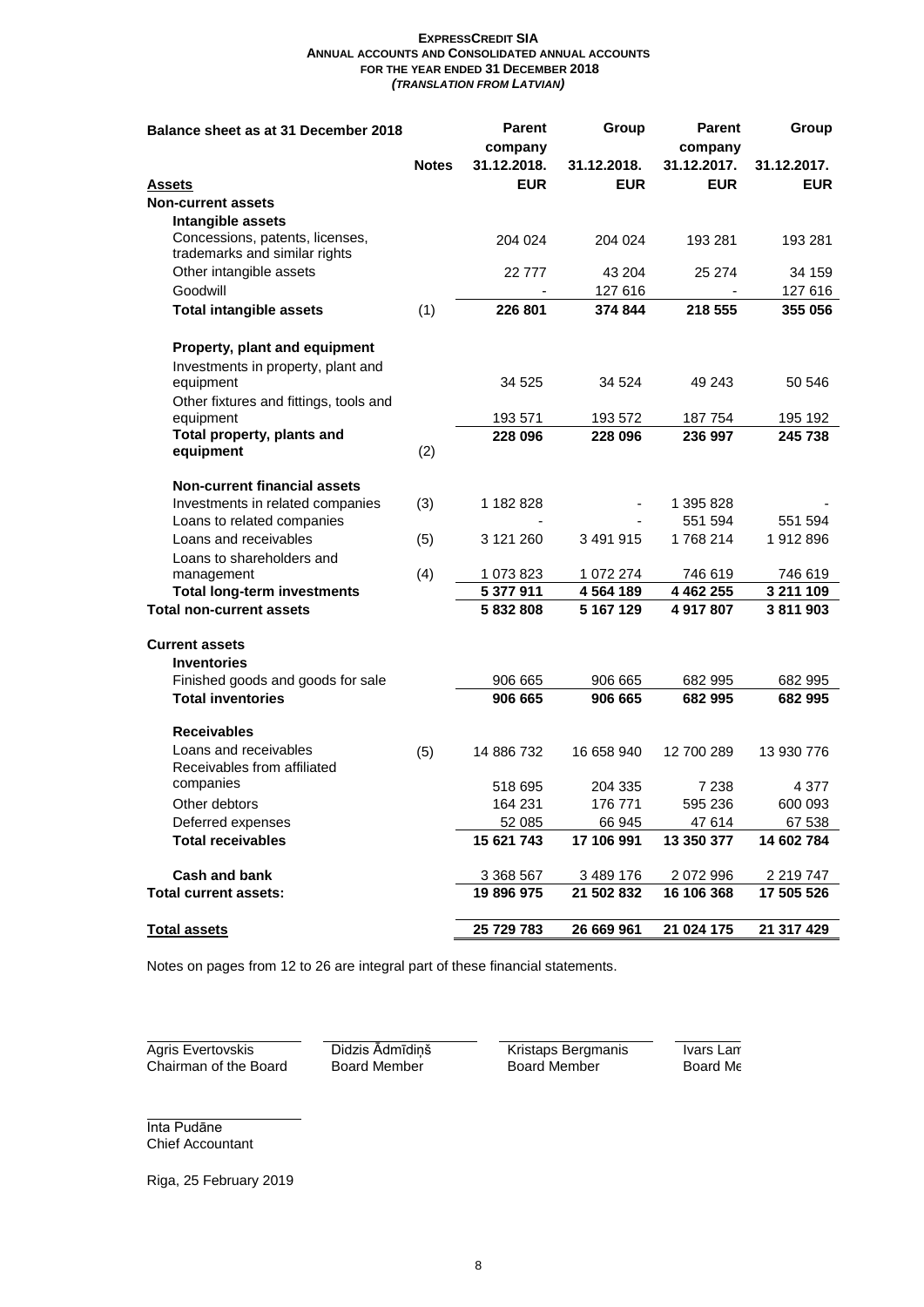| Balance sheet as at 31 December 2018                |              | <b>Parent</b><br>company | Group       | <b>Parent</b><br>company | Group       |
|-----------------------------------------------------|--------------|--------------------------|-------------|--------------------------|-------------|
| <b>Liabilities</b>                                  | <b>Notes</b> | 31.12.2018.              | 31.12.2018. | 31.12.2017.              | 31.12.2017. |
| Shareholders' funds:                                |              | <b>EUR</b>               | <b>EUR</b>  | <b>EUR</b>               | <b>EUR</b>  |
| Share capital                                       | (6)          | 1 500 000                | 1 500 000   | 1 500 000                | 1 500 000   |
| Retained earnings                                   |              | (12 206)                 | 397 834     |                          | 232 708     |
| Profit for the reporting year                       |              | 4 292 448                | 4 062 180   | 1739714                  | 1956770     |
| Total shareholders' funds:                          |              | 5780242                  | 5960014     | 3 239 714                | 3689478     |
| <b>Creditors:</b>                                   |              |                          |             |                          |             |
| Long-term creditors:                                |              |                          |             |                          |             |
| Bonds issued                                        | (7)          | 6 192 631                | 6 192 631   | 7 052 187                | 7 052 187   |
| Other borrowings                                    | (8)          | 936 930                  | 996 544     | 1 300 697                | 1444391     |
| <b>Total long-term creditors:</b>                   |              | 7 129 561                | 7 189 175   | 8 3 5 2 8 8 4            | 8 496 578   |
| <b>Short-term creditors:</b>                        |              |                          |             |                          |             |
| Bonds issued                                        | (7)          | 1722 136                 | 1722 136    | 1 014 743                | 1 014 743   |
| Other borrowings                                    | (8)          | 9810701                  | 10 643 864  | 6421346                  | 6 834 774   |
| Trade payables                                      |              | 384 573                  | 400 778     | 314 369                  | 325 614     |
| Accounts payable to affiliated                      |              |                          |             |                          |             |
| companies                                           |              | 171 611                  | 416         | 821 545                  | 51 280      |
| Taxes and social insurance                          |              | 193780                   | 197 614     | 377 339                  | 402 964     |
| Accrued liabilities                                 |              | 537 179                  | 555 964     | 482 235                  | 501 998     |
| Total short-term creditors:                         |              | 12 819 980               | 13 520 772  | 9 431 577                | 9 131 373   |
| <b>Total creditors</b>                              |              | 19 949 541               | 20 709 947  | 17 784 461               | 17 627 951  |
| <b>Total liabilities and shareholders'</b><br>funds |              | 25 729 783               | 26 669 961  | 21 024 175               | 21 317 429  |

Notes on pages from 12 to 26 are integral part of these financial statements.

Agris Evertovskis Chairman of the Board Didzis Ādmīdiņš Board Member

Kristaps Bergmanis Board Member

Ivars Lamberts Board Member

Inta Pudāne Chief Accountant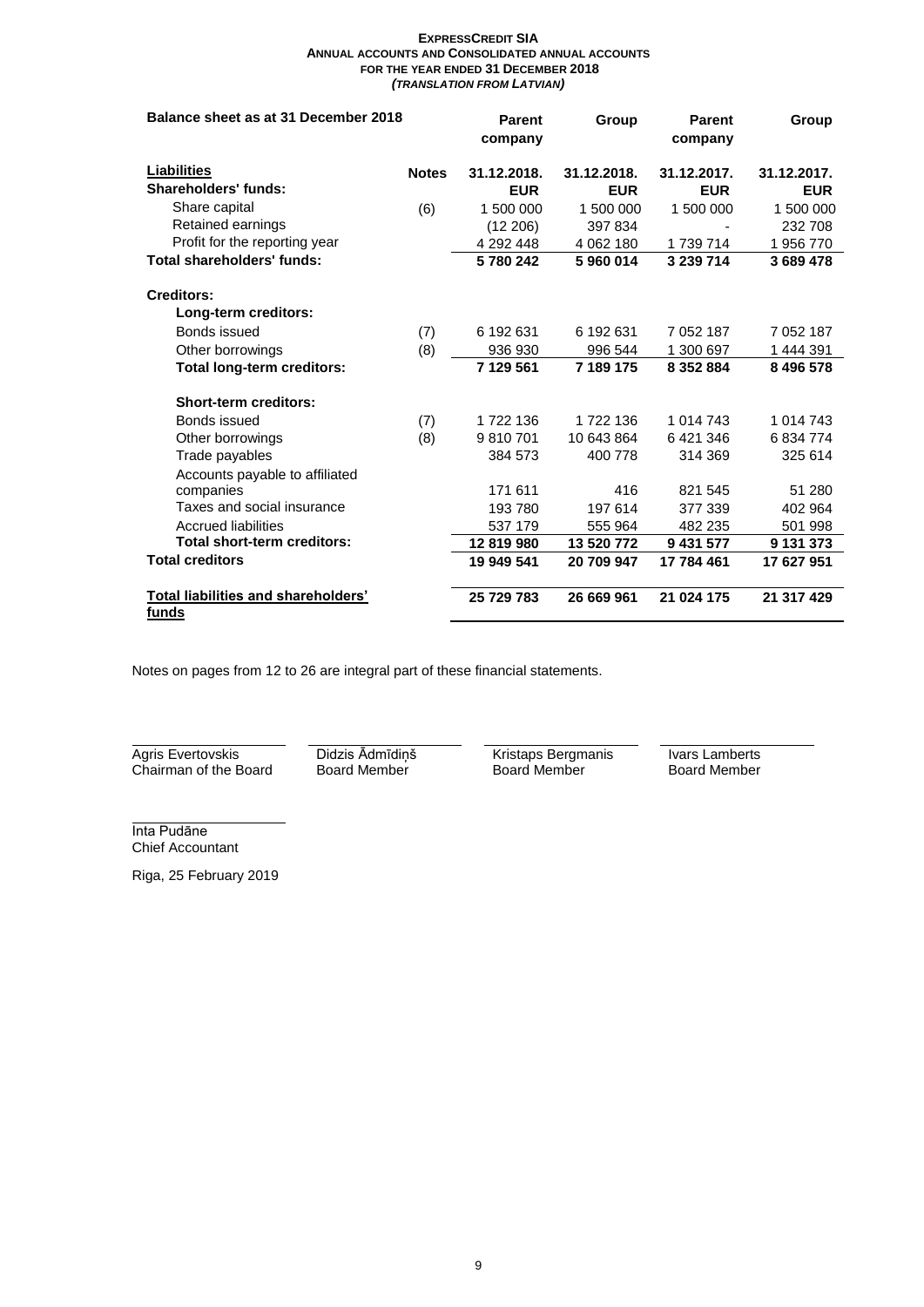|                               | Share capital | <b>Retained</b>        | <b>Profit for the</b>        | <b>Total</b> |  |
|-------------------------------|---------------|------------------------|------------------------------|--------------|--|
|                               | <b>EUR</b>    | earnings<br><b>EUR</b> | reporting year<br><b>EUR</b> | <b>EUR</b>   |  |
| As at 31 December 2016        | 1 500 000     | 78 216                 | 995 258                      | 2 573 474    |  |
| Dividends paid                |               | (1073474)              | (996526)                     | (2070000)    |  |
| Profit transfer               |               | 995 258                | (995 258)                    |              |  |
| Profit for the reporting year |               |                        | 2 736 240                    | 2 736 240    |  |
| As at 31 December 2017        | 1 500 000     |                        | 1739714                      | 3 239 714    |  |
| Dividends paid                |               | (1739714)              | (490 000)                    | (2229714)    |  |
| Profit transfer               |               | 1 739 714              | (1739714)                    |              |  |
| Decrease in retaind earnings  |               | (12 206)               |                              | (12 206)     |  |
| Profit for the reporting year |               |                        | 4782448                      | 4782448      |  |
| As at 31 December 2018        | 1 500 000     | (12 206)               | 4 292 448                    | 5780242      |  |

## **Statement of changes in equity of the Parent Company's for the year ended 31 December 2018**

## **Statement of changes in equity of the Group for the year ended 31 December 2018**

|                               | Share capital | <b>Retained</b><br>earnings | <b>Profit for the</b><br>reporting year | <b>Total</b> |
|-------------------------------|---------------|-----------------------------|-----------------------------------------|--------------|
|                               | <b>EUR</b>    | <b>EUR</b>                  | <b>EUR</b>                              | <b>EUR</b>   |
| As at 31 December 2016        | 1 500 000     | 345 348                     | 960 717                                 | 2806065      |
| Dividends paid                |               | (1073474)                   | (996526)                                | (2070000)    |
| Prior years' retained         |               |                             |                                         |              |
| earnings of subsidiary sold   |               |                             | 117                                     | 117          |
| Profit transfer               |               | 960 834                     | (960 834)                               |              |
| Profit for the reporting year |               |                             | 2953296                                 | 2 953 296    |
| As at 31 December 2017        | 1 500 000     | 232708                      | 1956770                                 | 3 689 478    |
| Dividends paid                |               | (2229714)                   |                                         | (2229714)    |
| Prior years' retained         |               |                             |                                         |              |
| earnings of subsidiary sold   |               |                             | (3343)                                  | (3343)       |
| Profit transfer               |               | 1 953 427                   | (1953427)                               |              |
| Decrease in retained          |               |                             |                                         |              |
| earnings                      |               | (48587)                     |                                         | (48 587)     |
| Profit for the reporting year |               |                             | 4 5 5 2 1 8 0                           | 4 552 180    |
| As at 31 December 2017        | 1 500 000     | (92 166)                    | 4 552 180                               | 5960014      |

Notes on pages from 12 to 26 are integral part of these financial statements.

Agris Evertovskis Chairman of the Board Didzis Ādmīdiņš Board Member

Kristaps Bergmanis Board Member

Ivars Lamberts Board Member

Inta Pudāne Chief Accountant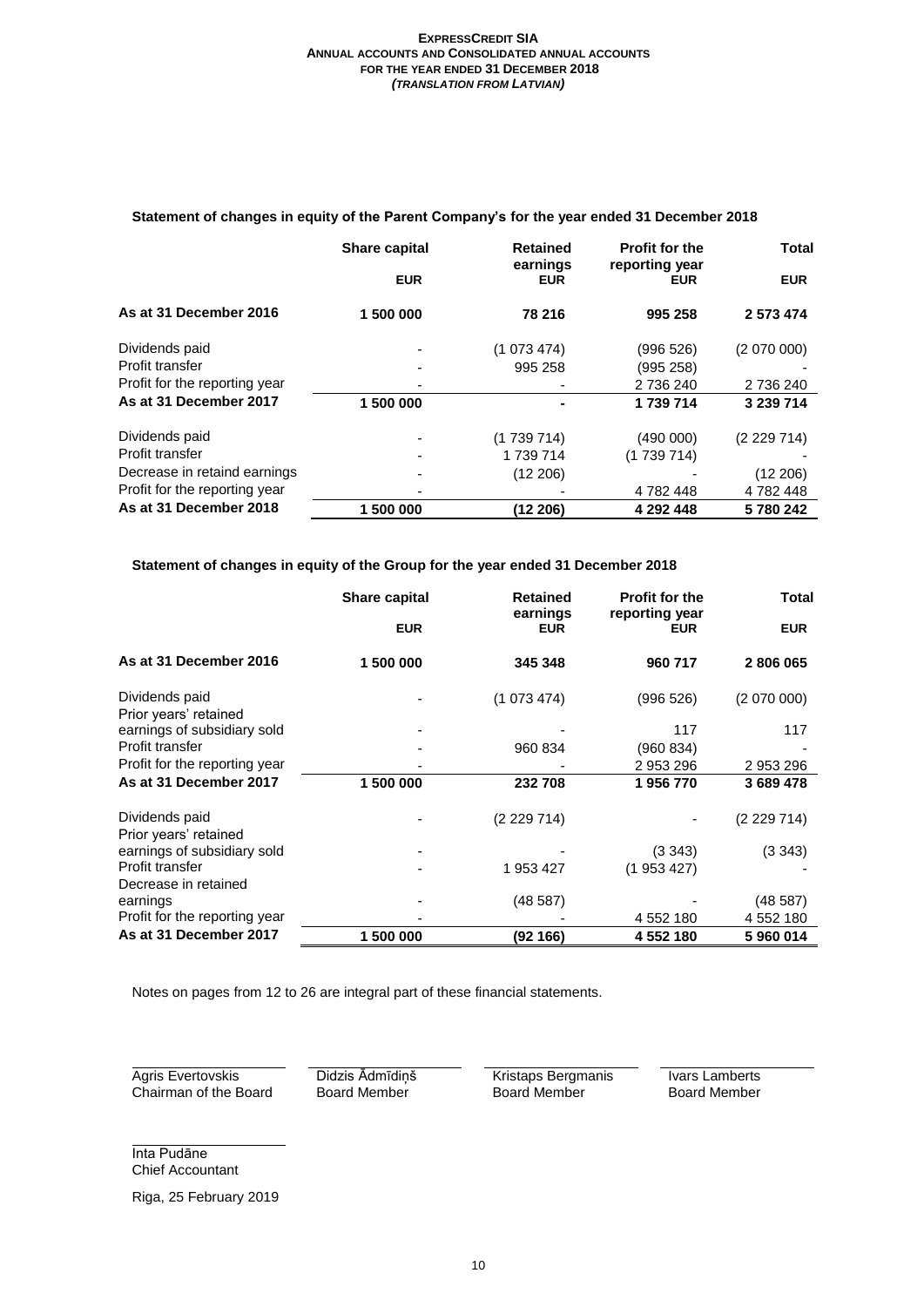## **Cash flow statement for the year ended 31 December 2018**

|                                                | <b>Parent</b> | Group        | <b>Parent</b> | Group                |
|------------------------------------------------|---------------|--------------|---------------|----------------------|
|                                                | company       |              | company       |                      |
|                                                | 2018          | 2018         | 2017          | 2017                 |
|                                                | <b>EUR</b>    | <b>EUR</b>   | <b>EUR</b>    | <b>EUR</b>           |
| <b>Cash flow from operating activities</b>     |               |              |               |                      |
| Profit before extraordinary items and taxes    | 4 914 011     | 4 683 754    | 3 3 9 4 3 2 5 | 3653210              |
| Adjustments for:                               |               |              |               |                      |
| a) fixed assets and intangible assets          |               |              |               |                      |
| depreciation                                   | 241 753       | 250 463      | 183 419       | 208 601              |
| b) accruals and provisions (except for         |               |              |               |                      |
| bad debts)                                     | 308 741       | 350 187      | (41798)       | 33 809               |
| c) write-off of provisions                     | 75 263        | 75 263       | 7679          | 7679                 |
| d) cessation results                           | 440 273       | 539 272      | 1 554 187     | 1 683 212            |
|                                                | (13793021)    |              |               |                      |
| e) interest income                             |               | (14663755)   | (12 878 502)  | (13863118)           |
| f) interest and similar expense                | 2 2 3 8 8 1 8 | 2 298 310    | 1818486       | 1820 203             |
| g) impairment of non-current and current       |               |              |               |                      |
| financial assets                               | (14454)       | (13151)      | (6165)        | (6165)               |
| h) other adjustments                           |               | (3343)       |               | (2883)               |
| Loss before adjustments of working             |               |              |               |                      |
| capital and short-term liabilities             | (5588616)     | (6483000)    | (5968369)     | (6465452)            |
| Adjustments for:                               |               |              |               |                      |
| a) increase in consumer loans issued           |               |              |               |                      |
| (core business) and other debtors              | (3748306)     | (4679470)    | (5762335)     | (6390514)            |
| b) stock (increase)/ decrease                  | (298933)      | (298933)     | 10 041        | 10 041               |
| c) trade creditors increase                    | 174 782       | 185 933      | 85 650        | 104 378              |
| Gross cash flow from operating activities      | (9461073)     | (11 275 470) | (11635013)    | (12741547)           |
| Corporate income tax payments                  | (338 863)     | (367 835)    | (226 428)     | (252 239)            |
| Interest income                                | 13 667 153    | 14 521 911   | 12 892 377    | 13 873 822           |
| Interest paid                                  | (2217432)     | (2 276 924)  | (1809318)     | (1823265)            |
| Net cash flow from operating activities        | 1 649 785     | 601 682      | (778382)      | (943 229)            |
|                                                |               |              |               |                      |
| <b>Cash flow from investing activities</b>     |               |              |               |                      |
| Acquisition of affiliated, associated or other |               |              |               |                      |
| companies shares or parts                      | (300000)      |              | (513000)      |                      |
| Earnings from the disposal of shares in        |               |              |               |                      |
| subsidiaries                                   | 513 000       |              | 4 0 0 0       | 4 0 0 0              |
| Acquisition of fixed assets and intangibles    | (206 020)     | (222 690)    | (156 262)     | (167 896)            |
| Proceeds from sales of fixed assets and        |               |              |               |                      |
| intangibles                                    | 15 369        | 19 226       | 28 459        | 28 459               |
| Loans issued/repaid (other than core           |               |              |               |                      |
| business of the Company) (net)                 | (287067)      | 25 981       | 273 573       | 132 720              |
| Net cash flow from investing activities        | (264718)      | (177483)     | (363 230)     | (2717)               |
|                                                |               |              |               |                      |
| <b>Cash flow from financing activities</b>     |               |              |               |                      |
| Loans received and bonds issued (net)          | 8 204 777     | 8 559 898    | 14 111 335    | 14 062 738           |
| Redemption/purchase of bonds                   | (1106000)     | (1106000)    | (2851000)     | (2851000)            |
| Loans repaid                                   | (4896672)     | (4317067)    | (7031085)     | (7183582)            |
| Finance lease payments                         | (61 887)      | (61 887)     | (71873)       | (71873)              |
| Dividends paid                                 | (2229714)     | (2229714)    | (2070000)     |                      |
|                                                |               |              |               | (2070000)<br>1886283 |
| Net cash flow from financing activities        | (89, 496)     | 845 230      | 2 087 377     |                      |
| Net cash flow of the reporting year            | 1 295 571     | 1 269 429    | 945 765       | 940 337              |
| Cash and cash equivalents at the               |               |              |               |                      |
| beginning of the reporting year                | 2 072 996     | 2 219 747    | 1 127 231     | 1 279 410            |
|                                                |               |              |               |                      |
| Cash and cash equivalents at the end of        |               |              |               |                      |
| reporting year                                 | 3 368 567     | 3 489 176    | 2072996       | 2 219 747            |

Notes on pages from 12 to 26 are integral part of these financial statements.

Agris Evertovskis Chairman of the Board Didzis Ādmīdiņš Board Member

Kristaps Bergmanis Board Member

Ivars Lamberts Board Member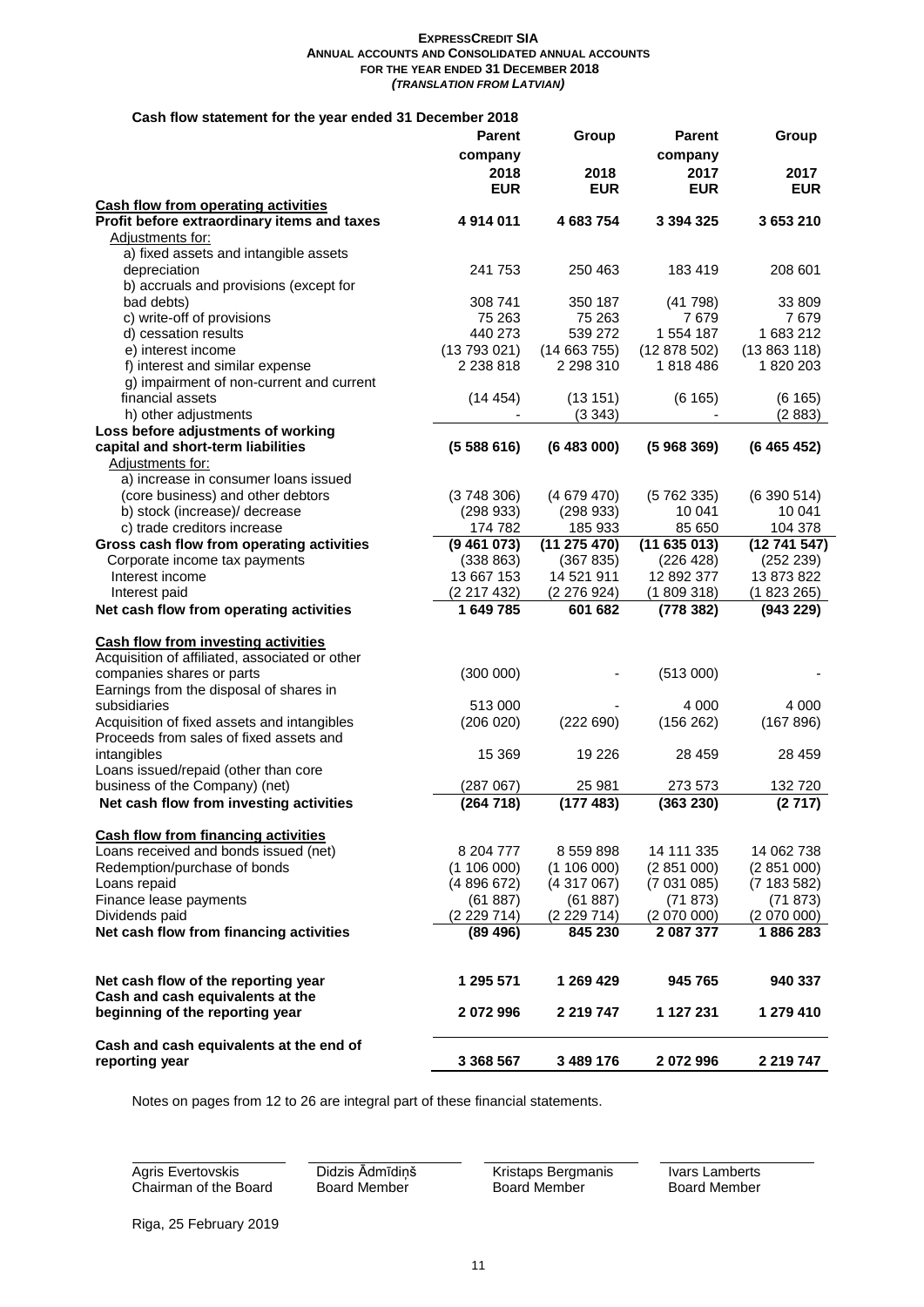#### **Notes**

#### **Accounting policies**

#### **(a) Basis of preparation**

These financial statements have been prepared based on the accounting policies and measurement principles as set out below.

These financial statements have been prepared in accordance with the International Financial Reporting Standards (IFRS) as adopted by the European Union (EU). The financial statements are prepared based on historic cost method. In cases when reclassification not affecting prior year profit and equity is made, the relevant explanations are provided in the notes to the financial statements.

The preparation of financial statements in accordance with IFRS requires the use of significant estimates and assumptions that affect the reported amounts of assets and liabilities, as well as the information on contingent assets and liabilities at the balance sheet date and the revenues and costs for the reporting period. Although these estimates are based on the information available to the management regarding the current events and actions, the actual results may differ from the estimates used. Critical assumptions and judgements are described in the relevant sections of the Notes to the financial statements.

In 2018 IFRS 9 "Financial instruments" (effective for annual periods beginning on or after 1 January 2018) came in force. Key features of the new standard are:

- Financial assets are required to be classified into three measurement categories: those to be measured subsequently at amortised cost, those to be measured subsequently at fair value through other comprehensive income (FVOCI) and those to be measured subsequently at fair value through profit or loss (FVPL).
- Classification for debt instruments is driven by the entity's business model for managing the financial assets and whether the contractual cash flows represent solely payments of principal and interest (SPPI). If a debt instrument is held to collect, it may be carried at amortised cost if it also meets the SPPI requirement. Debt instruments that meet the SPPI requirement that are held in a portfolio where an entity both holds to collect assets' cash flows and sells assets may be classified as FVOCI. Financial assets that do not contain cash flows that are SPPI must be measured at FVPL (for example, derivatives). Embedded derivatives are no longer separated from financial assets but will be included in assessing the SPPI condition.
- IFRS 9 introduces a new model for the recognition of impairment losses the expected credit losses (ECL) model. There is a 'three stage' approach which is based on the change in credit quality of financial assets since initial recognition. In practice, the new rules mean that entities will have to record an immediate loss equal to the 12-month ECL on initial recognition of financial assets that are not credit impaired (or lifetime ECL for trade receivables). Where there has been a significant increase in credit risk, impairment is measured using lifetime ECL rather than 12-month ECL. The model includes operational simplifications for lease and trade receivables.

IFRS 15 "Revenue from Contracts with Customers" (effective for annual periods beginning on or after 1 January 2018). The new standard introduces the core principle that revenue must be recognised when the goods or services are transferred to the customer, at the transaction price. Any bundled goods or services that are distinct must be separately recognised, and any discounts or rebates on the contract price must generally be allocated to the separate elements. When the consideration varies for any reason, minimum amounts must be recognised if they are not at significant risk of reversal. Costs incurred to secure

As the Company's main operations are related to lending services and realization of pledges in stores, and operating income is generated by interest income and sales income of pledges or second-hand goods in stores, the Company's management evaluated that there is no significant impact to Company's financial results and financial situation adopting the IFRS 15 "Revenue from Contracts with Customers".

#### **Certain new standards and interpretations have been published that become effective for the accounting periods beginning on 1 January 2019 or later periods or are not yet endorsed by the EU:**

Amendments to IFRS 10 "Consolidated financial statements", IAS 28 "Investments in associates and joint ventures" – Sale or Contribution of Assets between an Investor and its Associate or Joint Venture (effective date to be determined by the IASB, not yet endorsed in the EU).

IFRS 16 "Leases" (effective for annual periods beginning on or after 1 January 2019). The new standard sets out the principles for the recognition, measurement, presentation and disclosure of leases. All leases result in the lessee obtaining the right to use an asset at the start of the lease and, if lease payments are made over time, also obtaining financing. Accordingly, IFRS 16 eliminates the classification of leases as either operating leases or finance leases as is required by IAS 17 and, instead, introduces a single lessee accounting model. Lessees will be required to recognise:

- assets and liabilities for all leases with a term of more than 12 months, unless the underlying asset is of low value; and
- depreciation of lease assets separately from interest on lease liabilities in the income statement.

IFRS 16 substantially carries forward the lessor accounting requirements in IAS 17. Accordingly, a lessor continues to classify its leases as operating leases or finance leases, and to account for those two types of leases differently.

The Group has elected not to adopt these standards, revisions and interpretations in advance of their effective dates. The Group anticipates that the adoption of all other standards, revisions and interpretations will have no material impact on the financial statements of the Group in the period of initial application.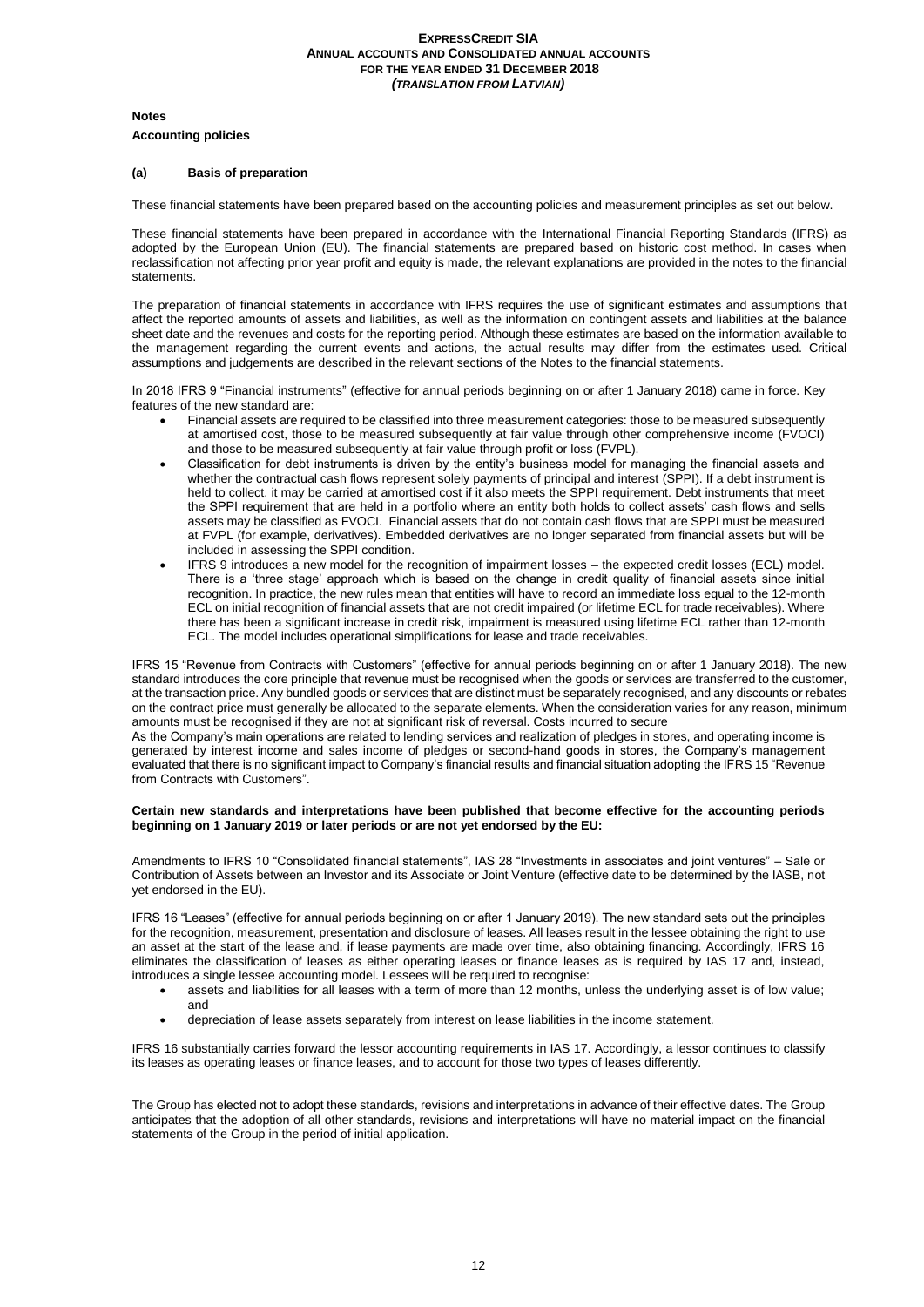**Notes** (continued) **Accounting policies** (continued)

#### **(b) Accounting principles applied**

The items in the financial statements have been measured based on the following accounting principles:

- a) It is assumed that the company will continue as a going concern;<br>b) The measurement methods applied in the previous reporting year
- b) The measurement methods applied in the previous reporting year have been used;<br>c) The measurement of the items has been performed prudently meeting the following
	- The measurement of the items has been performed prudently meeting the following criteria:
		- Only profits accruing up to the balance sheet date have been included in the report;
			- All possible contingencies and losses arising in the reporting year or the previous year have been recognised, even if they became known in the period between the balance sheet date and the issuance of the annual report;
			- All impairment and depreciation charges have been calculated and recognised irrespectively of whether the company has operated profitably or not during the reporting year;
- d) All income and expenses relating to the accounting year irrespective of the date of the payments made or the dates of receipt or payment of invoices have been recognised. Revenues are matched with expenses in the reporting year.
- e) Assets and liabilities are presented at their gross amounts;<br>f) The opening balances of the reporting period reconcile with
- The opening balances of the reporting period reconcile with the closing balances of the previous reporting period;
- g) All items which may materially affect the assessment or decision-making of the users of the financial statements are presented, immaterial items have been aggregated and their breakdown is presented in the Notes;
- h) Business transactions are presented based on their economic substance rather than their legal form.

Asset and liability recognition is performed on historical cost basis. All financial assets and liabilities are classified as held to maturity or loans and receivables.

## **(c) Consolidation principles**

The consolidated financial statements have been prepared under the cost method. The companies included in the consolidation are the Group's parent company and the subsidiaries in which the Group's parent company holds, directly or indirectly, more than a half of the voting rights, or the right to control their financial and operating policies is acquired otherwise. Where the Group owns more than a half of the share capital of another company without controlling the company, the respective company is not consolidated. The subsidiaries of the Group are consolidated from the moment the Group has taken over control, and the consolidation is terminated when the control cease to exist. Where the date of the share purchase agreement or the date of the decision of shareholders on making further investments is fundamentally different from the date of on which share ownership changes or the registration date as recorded in the Register) of Enterprises, the date of agreement shall be considered the date of the share purchase or the date of the investment, unless the agreement provides otherwise. The Group's all inter-company transactions and balances and unrealised profit on transactions between group companies are eliminated; unrealised losses are eliminated as well, except for the cases when the expenses are not recoverable. Where necessary, the accounting and measurement methods applied by the Group's subsidiaries have been changed to bring them in compliance with the Group's accounting and measurement methods.

In these statements the minority interest in the share capital of the Group's consolidated subsidiaries and their income statement have been presented separately.

#### **(d) Recognition of revenue and expenses**

## *- Net sales*

Net revenue represents the total value of goods sold and services provided during the year net of value added tax.

#### *- Interest income and similar income*

The Company presents interest income in the section of the Profit and loss account prior to calculation of gross profit, as this income is related to the basic activities of the Company – charging interest for loans issued in return to pledge held as security or loans issued on other conditions. Interest income is recognised using accruals principle. Interest income is not recognised from the moment the recoverability of principal is considered doubtful. Penalty interest is recognised on a cash basis. *- Other income*

Other income is recognised based on accruals principle.

*- Penalties and similar income*

Of collection exists, is recognised based on cash principle.

- *Expenses*

Expenses are recognised based on accruals principle in the period of origination, irrespective of the moment of payment. Expenses related to financing of loans is recognised in the period of liability origination and included in the profit and loss items "Interest and similar expenses".

#### **(e) Foreign currency translation**

#### *(e1) Functional and presentation currency*

Items included in the financial statements are measured using the currency of the primary economic environment in which the entity operates (the functional currency). The financial statement items are denominated in euro (EUR), which is the Company's functional and presentation currency.

#### *(e2) Transactions and balances*

All transactions in foreign currencies are translated into the functional currency using the exchange rates at the date of the respective transaction. Foreign exchange gains and losses resulting from the settlement of such transactions and from the translation at year-end exchange rates of monetary assets and liabilities denominated in foreign currencies are recognised in the income statement of the respective period. At the balance sheet date the rates set by the Bank of Latvia were:

|            | 31.12.2018 | 31.12.2017 |
|------------|------------|------------|
|            | 1 EUR      | 1 EUR      |
| <b>USD</b> | 1.14500    | 1.19930    |
| <b>RUB</b> | 79.71530   | 69.39200   |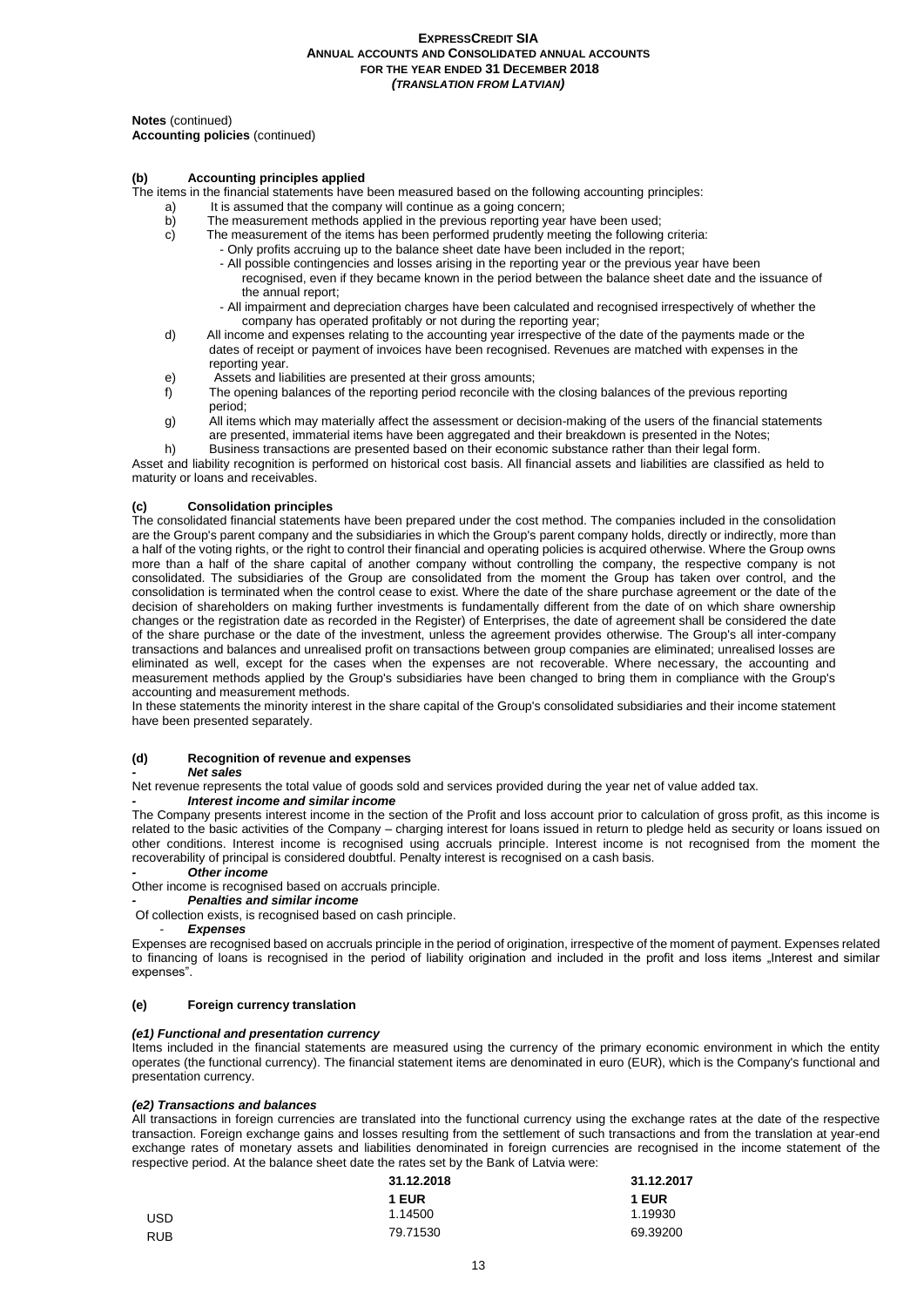#### **Notes** (continued) **Accounting policies** (continued)

#### **(f) Financial instruments – key measurement terms**

Fair value is the amount for which an asset could be exchanged or a liability settled between knowledgeable, willing parties in an arm's length transaction. Fair values of financial assets or liabilities, including derivative financial instruments in active markets are based on quoted market prices. If the market for a financial asset or liability is not active (and for unlisted securities) the Group establishes fair value by using valuation techniques. These include the use of discounted cash flow analysis, option pricing models and recent comparative transactions as appropriate and may require the application of management's judgement and estimates.

Where, in the opinion of the Management, the fair values of financial assets and liabilities differ materially from their book values such fair values are separately disclosed in the notes to the accounts.

*Transaction costs* are incremental costs that are directly attributable to the acquisition, issue or disposal of a financial instrument. An incremental cost is one that would not have been incurred if the transaction had not taken place. Transaction costs include fees and commissions paid to agents (including employees acting as selling agents), advisors, brokers and dealers, levies by regulatory agencies and securities exchanges, and transfer taxes and duties. Transaction costs do not include debt premiums or discounts, financing costs or internal administrative or holding costs.

Amortised cost is the amount at which the financial instrument was recognised at initial recognition less any principal repayments plus accrued interest and for financial assets less any write-down for incurred impairment losses. Accrued interest includes amortisation of transaction costs deferred at initial recognition and of any premium or discount to maturity amount using the effective interest method. Accrued interest income and accrued interest expense including both accrued coupon and amortised discount or premium (including fees deferred at origination, if any) are not presented separately and are included in the carrying values of related items on the balance sheet.

*The effective interest method* is a method of calculating the amortised cost of a financial asset or a financial liability and of allocating the interest income or interest expense over the relevant period. The effective interest rate is the rate that exactly discounts estimated future cash payments or receipts through the expected life of the financial instrument or, when appropriate, a shorter period to the net carrying amount of the financial asset or financial liability. When calculating the effective interest rate the Group estimates cash flows considering all contractual terms of the financial instrument (for example, prepayment options) but does not consider future credit losses. The calculation includes all fees and points paid or received between parties to the contract that are an integral part of the effective interest rate, transaction costs and all other premiums or discounts.

#### **(g) Offsetting of financial assets and liabilities**

Financial assets and liabilities are offset and net amount reported in the balance sheet when there is a legally enforceable right to offset the recognised amounts and there is an intention to settle on a net basis or realize the asset and settle the liability simultaneously.

#### **(h) Intangible assets (including goodwill) and fixed assets**

All intangible assets and fixed assets are initially measured at cost. Intangible assets and fixed assets are recorded at historic cost net of depreciation and permanent diminution in value. Depreciation or amortisation is calculated on a straight-line basis to write down each asset to its estimated residual value over its estimated useful life as follows: **years**

| Intangibles                             | $3 - 5$ |
|-----------------------------------------|---------|
| Other fixed assets                      | $3 - 5$ |
| Low value inventory (worth over 75 EUR) |         |

The residual values, remaining useful lives and methods of depreciation are reviewed and, if required, adjusted annually. Fixed asset and intangibles recognition is terminated in case of its liquidation or when no future benefits are expected in connection with the utilisation of the respective asset. Any profit or loss connected with the termination of recognition (calculated as difference between the disposal gains and net book value as at the moment of derecognition), is recognised in the profit or loss account in the period when derecognition occurs. Leasehold improvements are written down on a straight-line basis over the shorter of the estimated useful life of the leasehold improvement and the term of the lease. Current repairs and maintenance costs are charged to profit and loss account in the period when the respective costs are incurred.

Goodwill arises on the acquisition of subsidiaries and represents the excess of the consideration transferred over the net fair value of share of equity acquired. The recognised goodwill is reassessed at least on an annual basis to make sure no permanent diminution in value has occurred. In case such diminution in value is identified, the diminution in value is recognised in the income statement of the respective year.

#### **(i) Investments in the associated companies**

In the financial statements the investments in associated companies are carried at equity method. Under this method the value of the investment at the balance sheet date comprises the value of the equity of the associated company corresponding to the share of investment and the book value of the positive goodwill arising at the acquisition of the investment.

At the year-end the amount of the reported item is increased or decreased by reference to the Company's share in the profit or loss of the associated company during the year (in the post-acquisition period), or other changes in equity, as well as by the reduction of the goodwill arising at acquisition to its recoverable amount. Unrealised profit on inter-company transactions is excluded. Profit distribution is presented in the year following the reporting year in which the shareholders adopt a decision on profit distribution.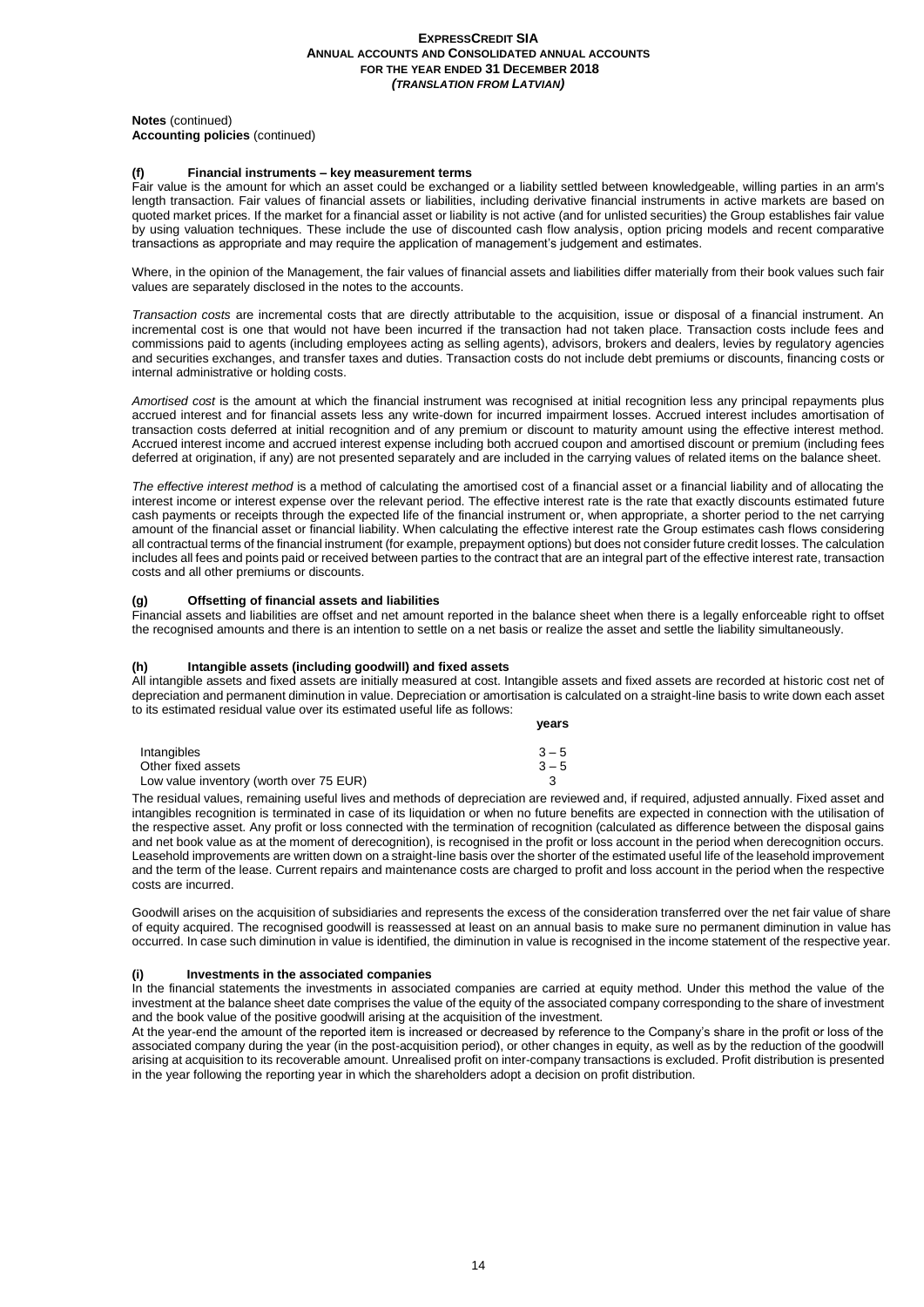**Notes** (continued)

**Accounting policies** (continued)

#### **(j) Impairment of assets**

Intangible assets which are not put into operation or which do not have a useful life are not amortised; their value is reviewed annually. The value of the assets subject to depreciation or amortisation is reviewed whenever any events or circumstances support that their carrying value may not be recoverable. Impairment losses are recognised in the amount representing the difference between the carrying value of the asset and its recoverable value. Recoverable amount is the higher of the respective asset's fair value less the costs to sell and the value in use. In order to determine impairment, assets are grouped based on the smallest group of assets that independently generates cash flow (cash generating units).

#### **(k) Segments**

A geographical segment provides products or services within a particular economic environment that is subject to other economic environments characterized by different risks and benefits. A business segment is a share of assets and operations, providing products and services that are subject to other business segments of different risks and benefits.

#### **(l) Inventories**

Inventories are stated at the lower of cost or market price. Inventories are measured using the weighted FIFO method. The Company assesses at each balance sheet date whether there is objective evidence that inventories are impaired and makes provisions for slowmoving or damaged inventories. Inventories loss is recognised in the period such loss is identified, writing off the relevant inventory values to the period profit and loss account.

#### **(m) Seized assets**

Collateral is repossessed following the foreclosure on loans that are in default. Seized assets are measured at the lower of cost or net realisable value and reported within "Inventories".

#### **(n) Trade and other receivables**

Accounts receivable comprise loans and other receivables (other debtors, advances and deposits) that are non-derivative financial assets with fixed or determinable payments. Loans are carried at amortised cost where cost is defined as the fair value of cash consideration given to originate those loans. All loans and receivables are recognised when cash is advanced to borrowers and derecognised on repayments. The Company has granted consumer loans to customers throughout its market area. The economic condition of the market area may have an impact on the borrowers' ability to repay their debts. Restructured loans are no longer considered to be past due unless the loan is past due according to the renegotiated terms.

From October 2015 SIA "ExpressCredit" has started issuance of pledged loans (except pledges in the form of golden and silver articles) with new lending conditions, that assume 10% commission in case of loan default and subsequent sale of the pledge, i.e., the revenues received by SIA "ExpressCredit" from the sale of the pledge, decreased by the VAT portion. The pledges are made available for sale after 30 days of default, however, they continue to hold the status of the pledge and the loan recipient has the rights to buy out the pledge before the sale. In the financial statements these pledges are classified as loans issued. In case a surplus originates upon a sale of the pledge and the related costs (loan issued, interest and penalties accrued, intermediary and holding commissions), the surplus is recognised as the liability of the company to the loan recipient. The liability expires, if the loan recipient does not claim the amount due within the 10 year term as defined in Article 1895 of the Civil Code. If the loan recipient has not claimed the surplus within the legally defined time limits, SIA "ExpressCredit" recognises the income. Such income is outside VAT legislation and is not VAT taxable.

The Company assesses at each balance sheet date whether there is objective evidence that loans are impaired. If any such evidence exists, the amount of the allowances for loan impairment is assessed as the difference between the carrying amount and the recoverable amount, being the present value of expected cash flows including amounts recoverable from collateral discounted at the original effective interest rate. The assessment of the evidence for impairment and the determination of the amount of allowances for impairment or its reversal requires the application of management's judgement and estimates. Management's judgements and estimates consider relevant factors including but not limited to, the identification of non-performing loans (loan repayment schedule compliance), the estimated value of collateral (if taken) as well as other relevant factors affecting loan and recoverability and collateral values. These judgements and estimates are reviewed periodically and as adjustments become necessary, they are reported in earnings in the period in which they become known. The Management of the Company have made their best estimates of losses based on objective evidence of impairment and believe those estimates presented in the financial statements are reasonable in light of available information.

When loans cannot be recovered they are written off and charged against allowances for loan impairment losses. They are not written off until all the necessary legal procedures have been completed and the amount of the loss is finally determined.

The provision in the allowance account is reversed if the estimated recovery value exceeds the carrying amount.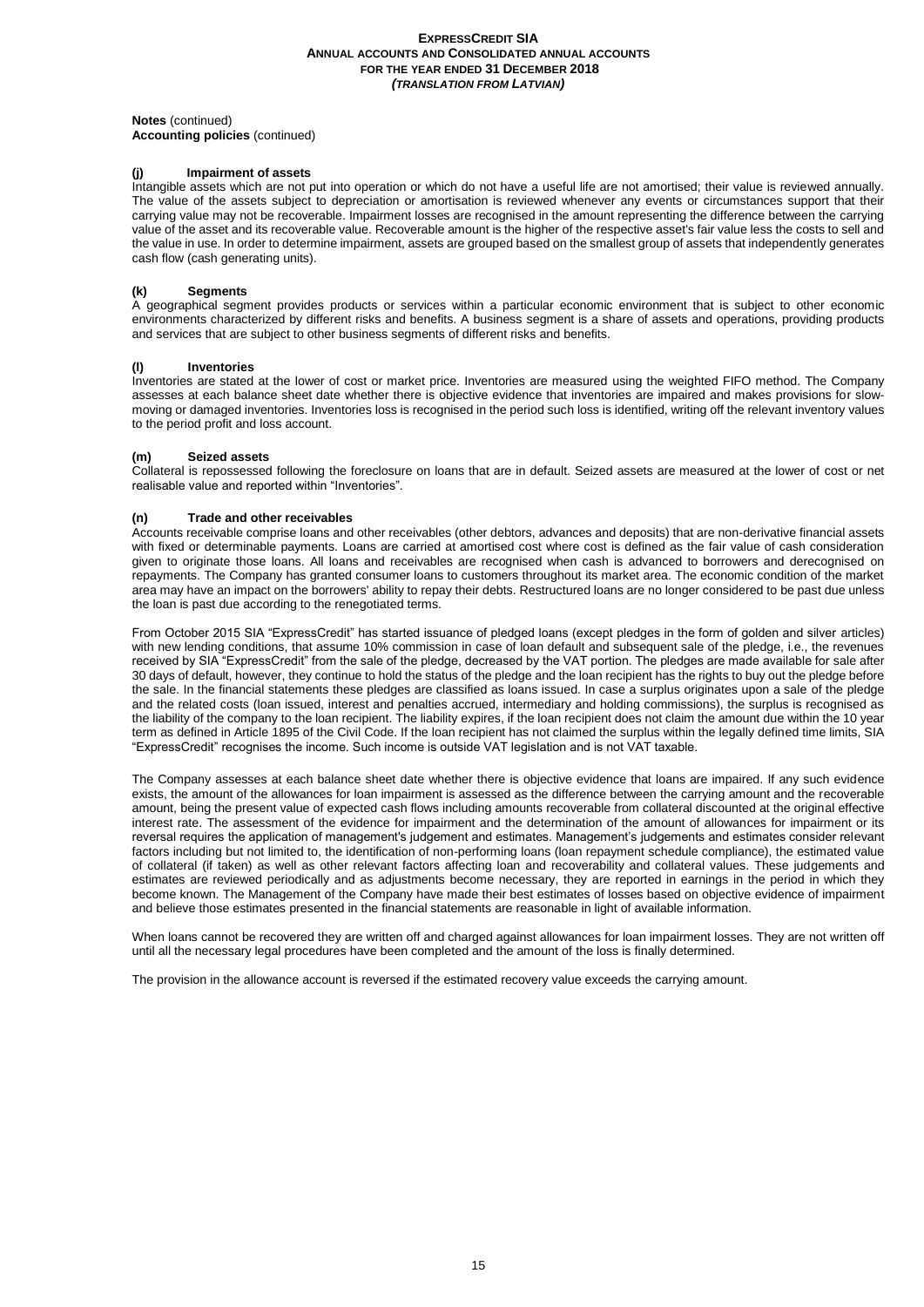**Notes** (continued)

## **Accounting policies** (continued)

## **(n) Trade and other receivables** (continued)

Provisions for interest income debts is made in accordance with the policies set by the management of the Company. In accordance with the provisioning policy the Company calculates the provision required based on prior experience of loan volumes that turn out to be doubtful and the statistics of recoverability of such debts. The provision for interest accrued is made in accordance with the provisioning policies set by the management making sure that cash flows from interest receivable are excluded from cash flows used as the basis for principal recoverability testing.

The recoverability of other debtors, advances and deposits paid is valued on individual basis if there are any indications of net book value of the asset exceeding its recoverable amount.

#### **(o) Finance lease**

Where the property, plant and equipment are acquired under a finance lease arrangement and the Company takes over the related risks and rewards, the property, plant and equipment items are measured at the value at which they could be purchased for an immediate payment. Leasing interest is charged to the profit and loss in the period in which it arises.

#### **(p) Operating leases**

#### *Company is a lessor*

The type of lease in which the lessor retains a significant part of the risks and rewards pertaining to ownership, is classified as operating lease. Lease payments and prepayments for a lease (net of any financial incentives received from the lessor) are charged to the profit and loss under a straight-line method over the lease term.

#### **(q) Taxes**

The corporate income tax expense is included in the financial statements based on the management's calculations made in accordance with the requirements of Latvian tax legislation.

Assets or liabilities of deferred tax is written off into current year's profit and loss according to changes of tax legislation, what cause difference to base of deferred tax.

#### **(r) Provisions for unused annual leave**

The amount of provision for unused annual leave is determined by multiplying the average daily pay of employees during the last 6 months by the number of accrued but unused annual leave days the end of the reporting year. The company separates the vacation provisions paid out till the date of annual report preparation and treats them as CIT deductible in the reporting period.

#### **(s) Borrowings**

Initially borrowings are recognised at the proceeds received net of transaction costs incurred. In subsequent periods, borrowings are stated at amortised cost which is determined using the effective interest method. The difference between the proceeds received, net of transaction costs and the redemption value of the borrowing is gradually recognized in the profit and loss account over the term of the borrowing.

#### **(t) Cash and cash equivalents**

For the purposes of the cash flow statement, cash and cash equivalents comprise cash on hand, balances of current accounts with banks and short-term deposits with a maturity term of up to 90 days.

#### **(u) Payment of dividends**

Dividends due to the shareholders are recognized in the financial statements as a liability in the period in which the shareholders approve the disbursement of dividends.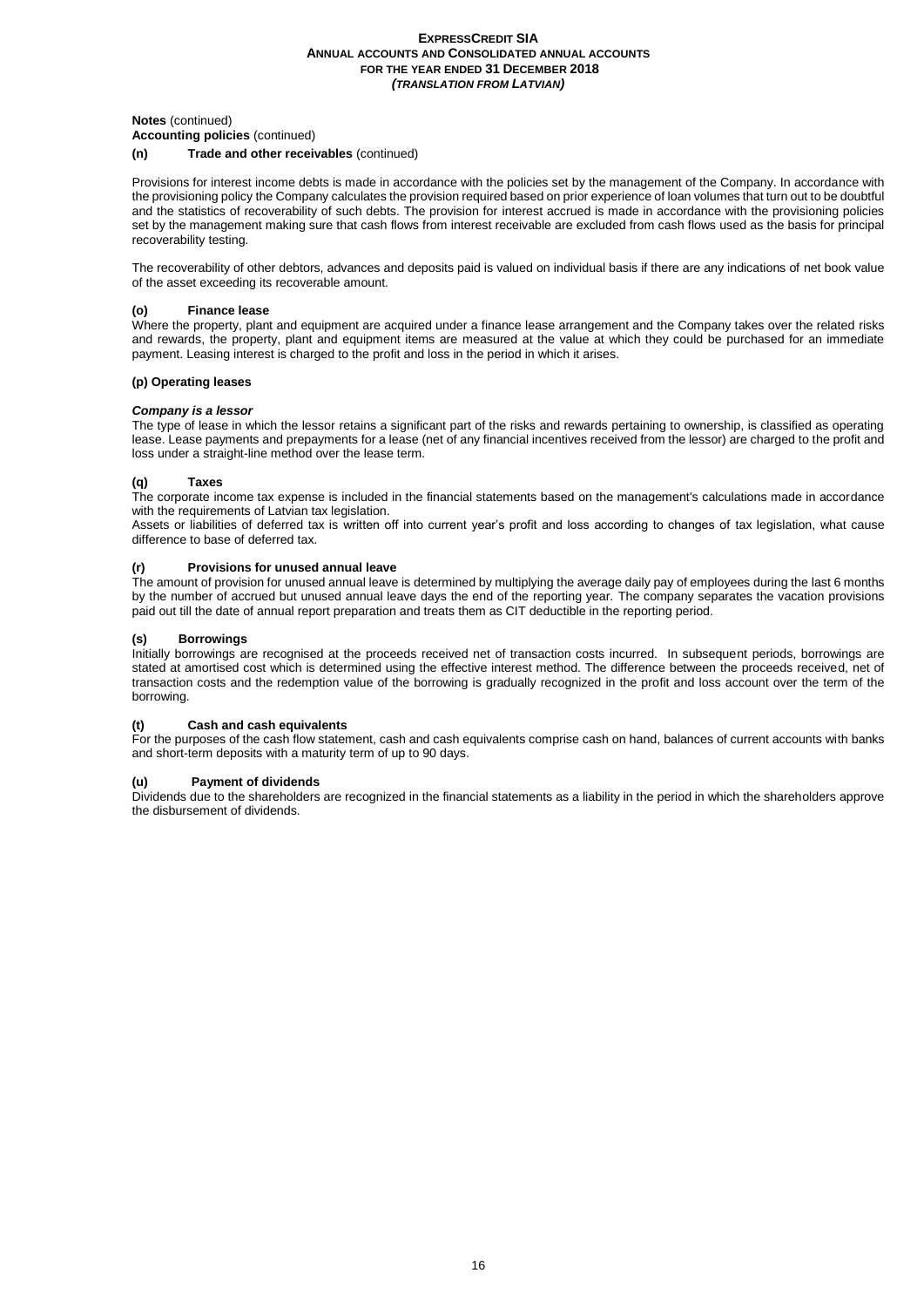**Notes** (continued)

**Accounting policies** (continued)

**(v) Financial risk management**

#### **(v1) Financial risk factors**

The activities of the Company expose it to different financial risks:

- (u1.1) foreign currency risk;
- (u1.2) credit risk;
- (u1.3) operational risk;
- (u1.4) market risk;
- (u1.5) liquidity risk;
- (u1.6) cash flow and interest rate risk.

The Company's overall risk management is focused on the uncertainty of financial markets and aims to reduce its adverse effects on the Company's financial indicators. The Finance Director is responsible for risk management. The Finance Director identifies, assesses and seeks to find solutions to avoid financial risks acting in close cooperation with other structural units of the Company.

#### *(v1.1) Foreign exchange risk*

The Company operates mainly in the local market and its exposure to foreign exchange risk is low. With the current income-expense structure additional monitoring procedures for currency risk monitoring are not deemed necessary. No further risk prevention mechanisms are used on the account that the overall currency risk has been assessed as low.

## *(v1.2) Credit risk*

The Company has a credit risk concentration based on its operational specifics – issuance of loans against pledge, as well as issuance of non-secured loans that is connected with an increased risk of asset recoverability. The risk may result in short-term liquidity problems and issues related to timely coverage of short-term liabilities. The Company's policies are developed in order to ensure maximum control procedures in the process of loan issuance, timely identification of bad and doubtful debts and adequate provisioning for potential loss.

## *(v1.3) Operational risk*

Operational risk is a loss risk due to external factors namely (natural disasters, crimes, etc.) or internal ones (IT system crash, fraud, violation of laws or internal regulations, insufficient internal control). Operation of the Company carries a certain operational risk which can be managed using several methods including methods to identify, analyse, report and reduce the operational risk. Also self-assessment of the operational risk is carried out as well as systematic approval of new products is provided to ensure the compliance of the products and processes with the risk environment of the activity.

#### *(v1.4) Market risk*

The Company is exposed to market risks, basically related to the fluctuations of interest rates between the loans granted and funding received, as well as demand for the Company's services fluctuations. The Company attempts to limit market risks, adequately planning the expected cash flows, diversifying the product range and fixing funding resource interest rates.

#### *(v1.5)Liquidity risk*

The Company complies with the prudence principle in the management of its liquidity risk and maintains sufficient funds. The management of the Company has an oversight responsibility of the liquidity reserves and make current forecasts based on anticipated cash flows. Most of the Company's liabilities are short-term liabilities. The management is of the opinion that the Company will be able to secure sufficient liquidity by its operating activities, however, if required, the management of the Company is certain of financial support to be available from the owners of the Company.

#### *(v1.6) Cash flow interest rate risk*

As the Company has borrowings and finance lease obligations, the Company's cash flows related to financing costs to some extent depend on the changes in market rates of interest. The Company's interest payment related cash flows depend on the current market rates of interest. The risk of fluctuating interest rates is partly averted by the fact that a number of loans received have fixed interest rates set. Additional risk minimization measures are not taken because the available bank products do not provide an effective control of risks.

#### **(v2) Accounting for derivative financial instruments**

The Company does not actively use derivative financial instruments in its operations. Derivative financial instruments are initially recognized at fair value on the date of the contract, and are thereafter measured at fair value at the balance sheet date. Derivative financial instruments are carried as assets if their fair value is positive and as liabilities if fair value is negative. Any gains or losses arising due to the changes in the fair value of the derivative financial instrument are not classified hedges and are recognized directly in the profit and loss.

#### **(v3) Fair value**

The carrying value of financial assets and liabilities approximates their fair value. See also note (f).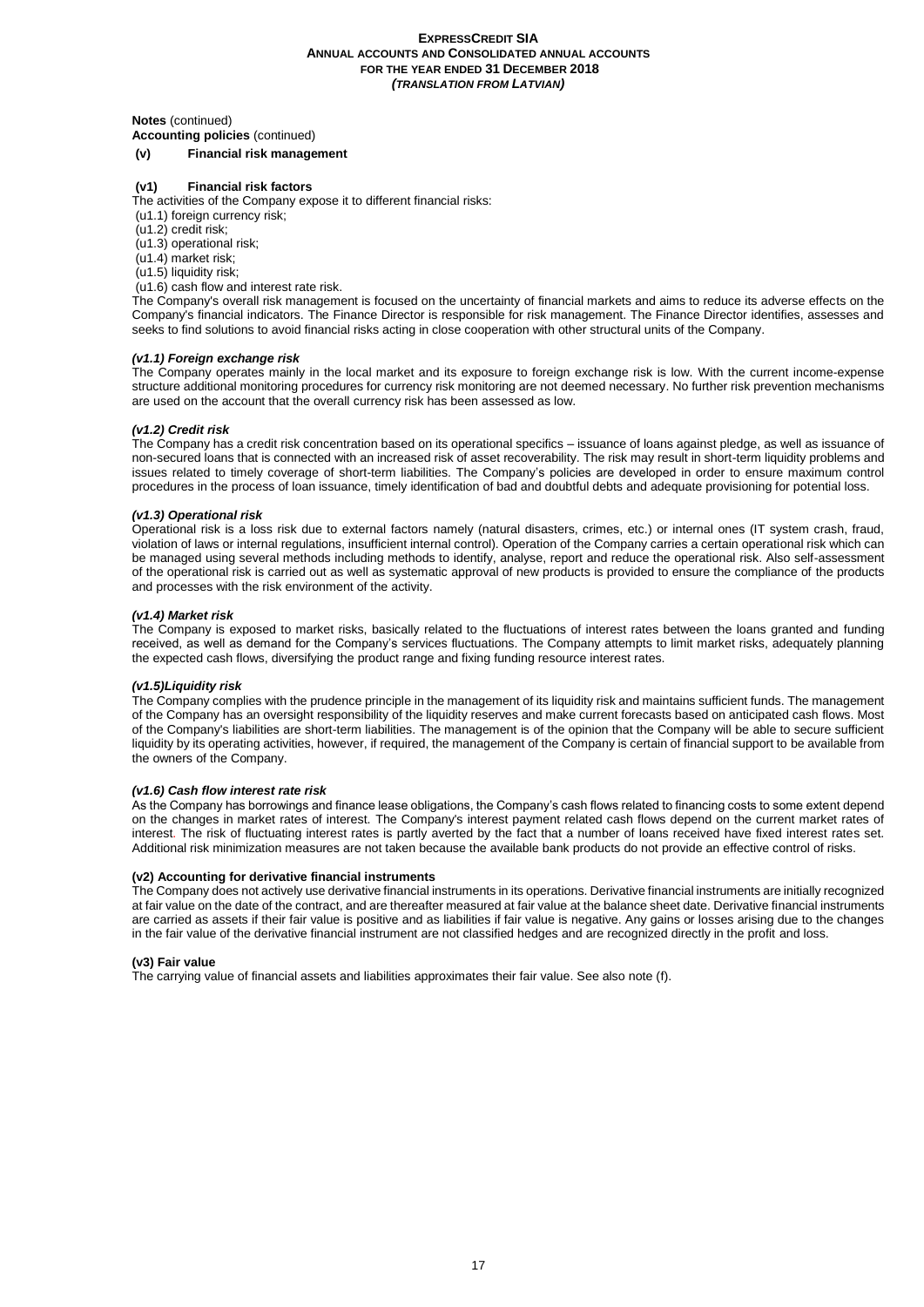#### **Notes** (continued)

**Accounting policies** (continued)

**(v) Financial risk management** (continued)

#### **(v4) Management of the capital structure**

In order to ensure the continuation of the Company's activities, while maximizing the return to stakeholders capital management, optimization of the debt and equity balance is performed. The Company's capital structure consists of borrowings from related persons, third party loans and loans from credit institutions and finance lease liabilities, cash and equity, comprising issued share capital, retained earnings and share premium. At year-end the ratios were as follows:

|                                | Parent     | Group      | <b>Parent</b> | Group      |
|--------------------------------|------------|------------|---------------|------------|
|                                | company    |            | company       |            |
|                                | 31.12.2018 | 31.12.2018 | 31.12.2017    | 31.12.2017 |
|                                | <b>EUR</b> | <b>EUR</b> | <b>EUR</b>    | <b>EUR</b> |
| Loan and lease liabilities     | 18 834 009 | 19 555 591 | 16 609 607    | 16 396 636 |
| Cash and bank                  | (3368567)  | (3489176)  | (2 072 996)   | (2219747)  |
| Net debts                      | 15 465 442 | 16 066 415 | 14 536 611    | 14 176 889 |
| Equity                         | 5 780 242  | 5 960 014  | 3 239 714     | 3 689 478  |
| Liabilities / equity ratio     | 3.26       | 3.28       | 5.13          | 4.44       |
| Net liabilities / equity ratio | 2.68       | 2.70       | 4.49          | 3.84       |

#### **(w) Significant assumptions and estimates**

The preparation of financial statements in accordance with International Financial Reporting Standards as adopted by the EU and Latvian law requires the management to rely on estimates and assumptions that affect the reported amounts of assets and liabilities and offbalance sheet assets and liabilities at the date of financial statements, as well as the revenues and expenses reporting in the reporting period. Actual results may differ from these estimates.

The following judgements and key assumptions concerning the future are critical, and other causes of inaccuracies in the calculations as at the date of financial statements, with a significant risk of causing a material change in the balance sheet value of assets and liabilities within the next financial year:

- The Company review the useful lives of its fixed assets at the end of each reporting period. The management makes estimates and uses assumptions with respect to the useful lives of fixed assets. These assumptions may change and the calculations may therefore change.
- The Company review the value of its fixed assets and intangible assets whenever any events or circumstances support that the carrying value may not be recoverable. Impairment loss is recognised in the amount equalling the difference between the carrying value of the asset and its recoverable value. Recoverable amount is the higher of an asset's fair value less the costs to sell and the value in use. The Company is of the view that considering the anticipated volumes of services no material adjustments due to impairment are required the asset values.
- In measuring inventories the management relies on its expertise, past experience, background information, and potential assumptions and possible future circumstances. In assessing the impairment of the value of inventories consideration is given to the possibility to sell the item of inventories and the net realisable value.
- The Company's management, based on estimates, makes provisions for the impairment of the value of receivables. The Company's management is of the opinion that the provisions for receivables presented in the financial statements accurately reflect the expected cash flows from these receivables and that these estimates have been made based on the best available information.
- The Company is composed with caution savings potential future payment obligations in cases where disputes the validity of such legal obligation, or there are legal disputes about the amount of such liabilities.

#### **(x) Related parties**

Related parties include the shareholders, members of the Board of the parent company of the Company, their close family members and companies in which the said persons have control or significant influence. Term "Related parties" agrees to Commission Regulation (EC) 1126/2008 of 3 November 2018 which took in force various IAS according to European Parlament and Council Regulation (EC) 1606/2002 mentioned in Annex of IAS 24 "Related Party Disclosures".

#### **(y) Subsequent events**

Post-period-end events that provide additional information about the Company's position at the balance sheet date (adjusting events) are reflected in the financial statements. Post-period-end events that are not adjusting events are disclosed in the notes when material.

#### **(z) Contingencies**

Contingent liabilities are not recognised in the financial statements. They are disclosed unless the possibility of an outflow of resources embodying economic benefits is remote. A contingent asset is not recognised in the financial statements but disclosed when an inflow of economic benefits is probable.

#### **(aa) Earnings per share**

Earnings per share are calculated by dividing the net profit or loss for the year attributable to the shareholders with the weighted-average number of shares outstanding during the year.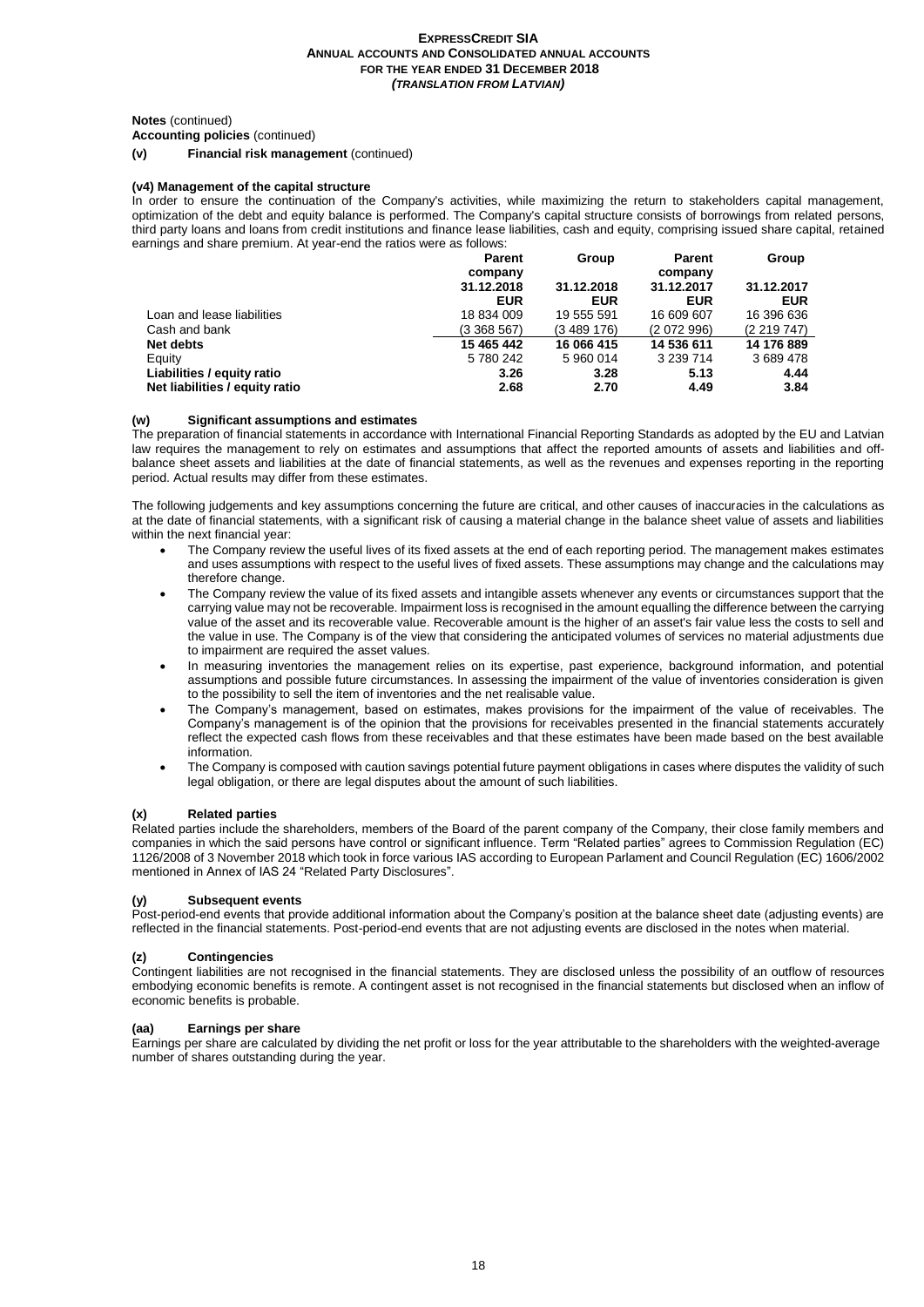## **Notes** (continued)

## **(1) Intangible of the Parent company**

|                             | Concessions,<br>patents,<br>trademarks and<br>similar rights | Other intangible<br>assets | <b>Advances</b> | <b>Total</b> |
|-----------------------------|--------------------------------------------------------------|----------------------------|-----------------|--------------|
|                             | <b>EUR</b>                                                   | <b>EUR</b>                 | <b>EUR</b>      | <b>EUR</b>   |
| Cost                        |                                                              |                            |                 |              |
| 31.12.2017                  | 225 684                                                      | 30 727                     |                 | 256 411      |
| Additions                   | 79 339                                                       | 8777                       | 2 3 4 0         | 90 456       |
| Finished fixed assests from |                                                              |                            |                 |              |
| prepaid advances            | 2 3 4 0                                                      |                            | (2340)          |              |
| 31.12.2018                  | 307 363                                                      | 39 504                     |                 | 46 867       |
| <b>Depreciation</b>         |                                                              |                            |                 |              |
| 31.12.2017                  | 32 403                                                       | 5453                       |                 | 37856        |
| Charge for 2018             | 70 936                                                       | 11 274                     |                 | 82 210       |
| 31.12.2018                  | 103 339                                                      | 16727                      |                 | 120 066      |
| Net book value 31.12.2018   | 204 024                                                      | 22777                      |                 | 226 801      |
| Net book value 31.12.2017   | 193 281                                                      | 25 274                     |                 | 218 555      |

## **Intangible of the Group**

|                                     | Concessions,<br>patents,<br>trademarks and<br>similar rights | Other<br>intangible<br>assets |            | <b>Advances</b> | Goodwill   | <b>Total</b> |  |
|-------------------------------------|--------------------------------------------------------------|-------------------------------|------------|-----------------|------------|--------------|--|
|                                     | <b>EUR</b>                                                   | <b>EUR</b>                    | <b>EUR</b> | <b>EUR</b>      | <b>EUR</b> |              |  |
| Cost                                |                                                              |                               |            |                 |            |              |  |
| 31.12.2017.                         | 225 684                                                      | 51 121                        |            | 127 616         | 404 421    |              |  |
| Additions                           | 79 339                                                       | 25 447                        | 2 3 4 0    |                 | 107 126    |              |  |
| <b>Disposals</b>                    |                                                              | (12 280)                      |            |                 | (12 280)   |              |  |
| Finished fixed assests from prepaid |                                                              |                               |            |                 |            |              |  |
| advances                            | 2 3 4 0                                                      |                               | (2340)     |                 |            |              |  |
| 31.12.2018.                         | 307 363                                                      | 64 288                        |            | 127 616         | 499 267    |              |  |
| <b>Depreciation</b>                 |                                                              |                               |            |                 |            |              |  |
| 31.12.2017                          | 32 403                                                       | 16 962                        |            |                 | 49 365     |              |  |
| Charge for 2018                     | 70 936                                                       | 16 402                        |            |                 | 87 338     |              |  |
| <b>Disposals</b>                    |                                                              | (12 280)                      |            |                 | (12 280)   |              |  |
| 31.12.2018.                         | 103 339                                                      | 21 084                        |            | -               | 124 423    |              |  |
| Net book value 31.12.2018           | 204 024                                                      | 43 204                        |            | 127 616         | 374 844    |              |  |
| Net book value 31.12.2017           | 193 281                                                      | 34 159                        |            | 127 616         | 355 056    |              |  |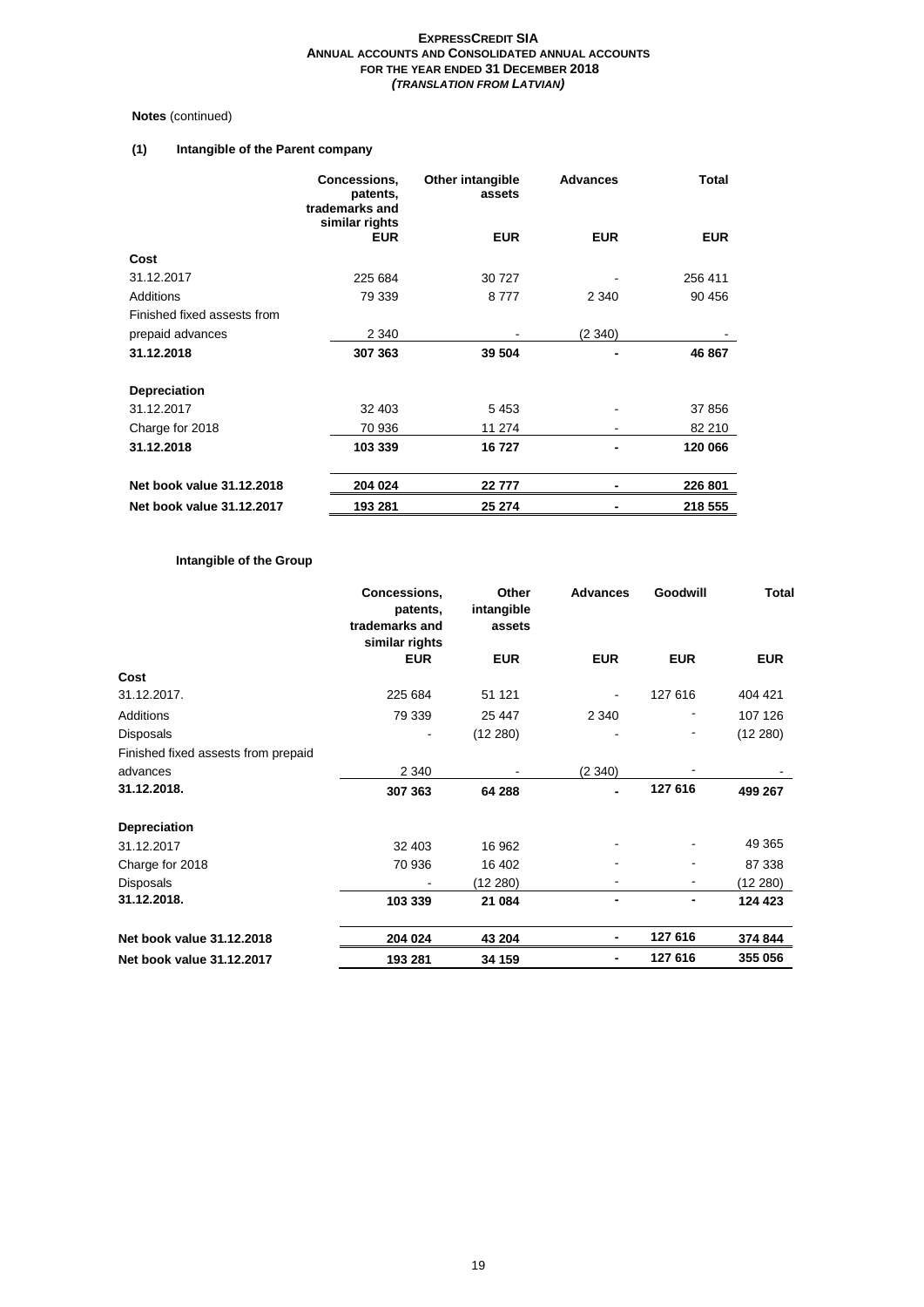## **Notes** (continued)

## **(2) Fixed assets of the Parent company**

|                           | Other fixed assets | Leasehold<br>and inventory<br>improvements |            | <b>Total</b> |  |
|---------------------------|--------------------|--------------------------------------------|------------|--------------|--|
|                           | <b>EUR</b>         | <b>EUR</b>                                 | <b>EUR</b> |              |  |
| Cost                      |                    |                                            |            |              |  |
| 31.12.2017                | 967 159            | 354 362                                    | 1 321 521  |              |  |
| Additions                 | 136 854            | 14 704                                     | 151 558    |              |  |
| <b>Disposals</b>          | (47 739)           |                                            | (47 739)   |              |  |
| 31.12.2018                | 1056274            | 369 066                                    | 1425340    |              |  |
| <b>Depreciation</b>       |                    |                                            |            |              |  |
| 31.12.2017                | 779 405            | 305 119                                    | 1 084 524  |              |  |
| Charge for 2018           | 130 121            | 29 422                                     | 159 543    |              |  |
| <b>Disposals</b>          | (46 823)           |                                            | (46 823)   |              |  |
| 31.12.2018                | 862703             | 334 541                                    | 1 197 244  |              |  |
| Net book value 31.12.2018 | 193 571            | 34 525                                     | 228 096    |              |  |
| Net book value 31.12.2017 | 187 754            | 49 243                                     | 236 997    |              |  |

As at 31 December 2018 the residual value of the fixed assets acquired under the terms of financial lease was 148 678 *euro* (31.12.2017: 174 572 *euro*). The ownership of those fixed assets will be transferred to the Group only after settlement of all lease liabilities.

## **Fixed assets of the Group**

|                           | Other fixed assets | Leasehold    |            |
|---------------------------|--------------------|--------------|------------|
|                           | and inventory      | improvements | Total      |
|                           | <b>EUR</b>         | <b>EUR</b>   | <b>EUR</b> |
| Cost                      |                    |              |            |
| 31.12.2017.               | 983 087            | 361836       | 1 344 923  |
| Additions                 | 136 854            | 14 704       | 151 558    |
| <b>Disposals</b>          | (63 666)           | (7 474)      | (71 140)   |
| 31.12.2018.               | 1056275            | 369 066      | 1425341    |
| <b>Depreciation</b>       |                    |              |            |
| 31.12.2017                | 787895             | 311 290      | 1 099 185  |
| Charge for 2018           | 133 703            | 29 4 22      | 163 125    |
| Disposals                 | (58 895)           | (6 170)      | (65 065)   |
| 31.12.2018.               | 862703             | 334 542      | 1 197 245  |
| Net book value 31.12.2018 | 193 572            | 34 5 24      | 228 096    |
| Net book value 31.12.2017 | 195 192            | 50 546       | 245 738    |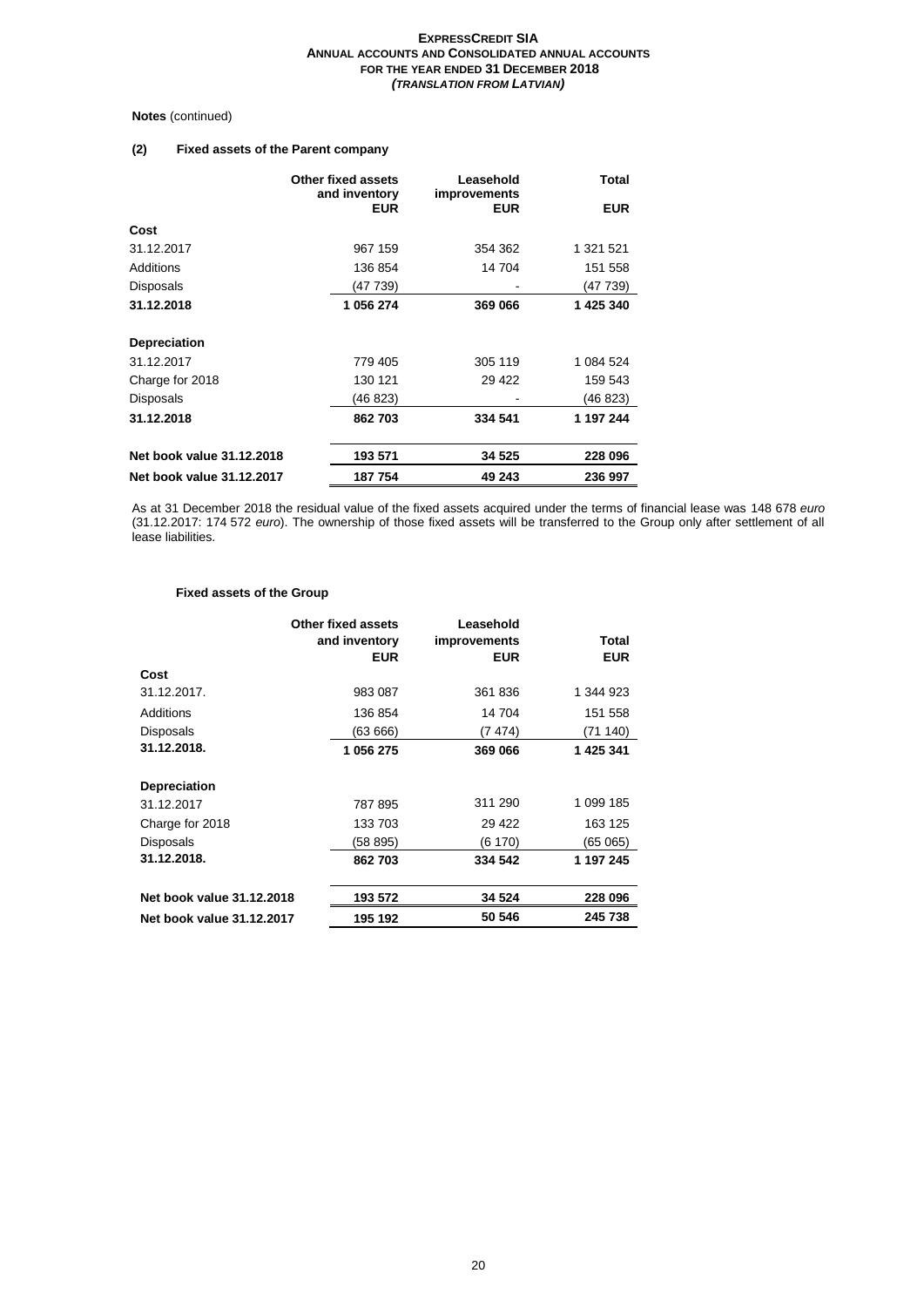#### **Notes** (continued)

## **(3) Parent Company's investments in subsidiaries**

The Parent company is the sole shareholder of the subsidiary SIA "ExpressInkasso" (100%), of the subsidiary SIA "ViziaFinance" (100%), and implementet acquisition of (100%) shares of the subsidiary SIA "REFIN" in 2018. The disposal was made of (100%) shares of the subsidiary SIA "Cash Advance Bulgaria" EOOD in amount of 513 000 shares with each share nominal value in 1 EUR.

#### **a) participating interest in subsidiaries**

| Name                                                                      | <b>Acquisition price of</b><br>subsidiaries |                          |             |             |  |  | <b>Participating interest in</b><br>share capital of subsidiaries |  |
|---------------------------------------------------------------------------|---------------------------------------------|--------------------------|-------------|-------------|--|--|-------------------------------------------------------------------|--|
|                                                                           | 31.12.2018.                                 | 31.12.2017.              | 31.12.2018. | 31.12.2017. |  |  |                                                                   |  |
|                                                                           | <b>EUR</b>                                  | <b>EUR</b>               | %           | %           |  |  |                                                                   |  |
| SIA ExpressInkasso<br><b>SIA ViziaFinance</b>                             | 2828<br>880 000                             | 2828<br>880 000          | 100<br>100  | 100<br>100  |  |  |                                                                   |  |
| SIA REFIN from 03.10.2018.<br>Cash Advance Bulgaria EOOD from 20.01.2017. | 300 000                                     | $\overline{\phantom{0}}$ | 100         |             |  |  |                                                                   |  |
| till 21.05.2018.                                                          |                                             | 513 000                  |             | 100         |  |  |                                                                   |  |
|                                                                           | 1 182 828                                   | 1 395 828                |             |             |  |  |                                                                   |  |

#### **b) information on subsidiaries**

| <b>Address</b><br><b>Name</b> |                                              |                    | <b>Shareholders' funds</b> | Profit/ (loss) for the period |         |
|-------------------------------|----------------------------------------------|--------------------|----------------------------|-------------------------------|---------|
|                               | 31.12.2018.<br>EUR                           | 31.12.2017.<br>EUR | 2018<br><b>EUR</b>         | 2017<br><b>EUR</b>            |         |
| SIA ExpressInkasso            | Raunas street 44k-1,<br>LV-1039 Riga, Latvia | 245 955            | 493 160                    | 242 795                       | 259 951 |

Basic operations of SIA ExpressInkasso are debt collection services.

| SIA ViziaFinace (from<br>29.07.2016. SIA<br>MoneyMetro, from<br>30.04.2015. till 29.07.2016.<br>SIA Banknote) | Raunas street 44k-1.<br>LV-1039 Riga, Latvia                   | 693 541 | 708 473 | 21 447 | (46 239) |
|---------------------------------------------------------------------------------------------------------------|----------------------------------------------------------------|---------|---------|--------|----------|
| Basic operation of SIA ViziaFinance is providing consumer lending services.                                   |                                                                |         |         |        |          |
| SIA REFIN<br>(from 03.10.2018.)                                                                               | Raunas street 44k-1,<br>LV-1039 Riga, Latvia                   | 295 488 | N/A     | (4512) | N/A      |
| Basic operation of SIA REFIN is marker research and public opinion polling services.                          |                                                                |         |         |        |          |
| Cash Advance Bulgaria<br>EOOD (from 20.01.2017.)                                                              | 49A, Bulgaria Blvd.,<br>fl. 4., office 30,<br>Triaditsa region | N/A     | 516 343 | N/A    | 3 3 4 3  |

Basic operations of Cash Advance Bulgaria EOOD are Crediting services.

#### **(4) The Group's loans to shareholders and management**

|                                 | <b>Loans to members</b><br><b>EUR</b> |
|---------------------------------|---------------------------------------|
| Cost                            |                                       |
| 31.12.2017.                     | 746 619                               |
| Loans issued                    | 1 041 060                             |
| Loans repaid                    | (811633)                              |
| Interest of loans               | 96 228                                |
| 31.12.2018.                     | 1 072 274                             |
| Net book value as at 31.12.2018 | 1 072 274                             |
| Net book value as at 31.12.2017 | 746 619                               |

Interest on borrowing is in range of 2.76% - 15% per annum. The loan maturity - 30 March 2023 (including the loan principal amount and accrued interest). The Company's management has assessed the recoverability of the loans and is convinced that a provision is not necessary. Loans are not secured. Loans are denominated in euro.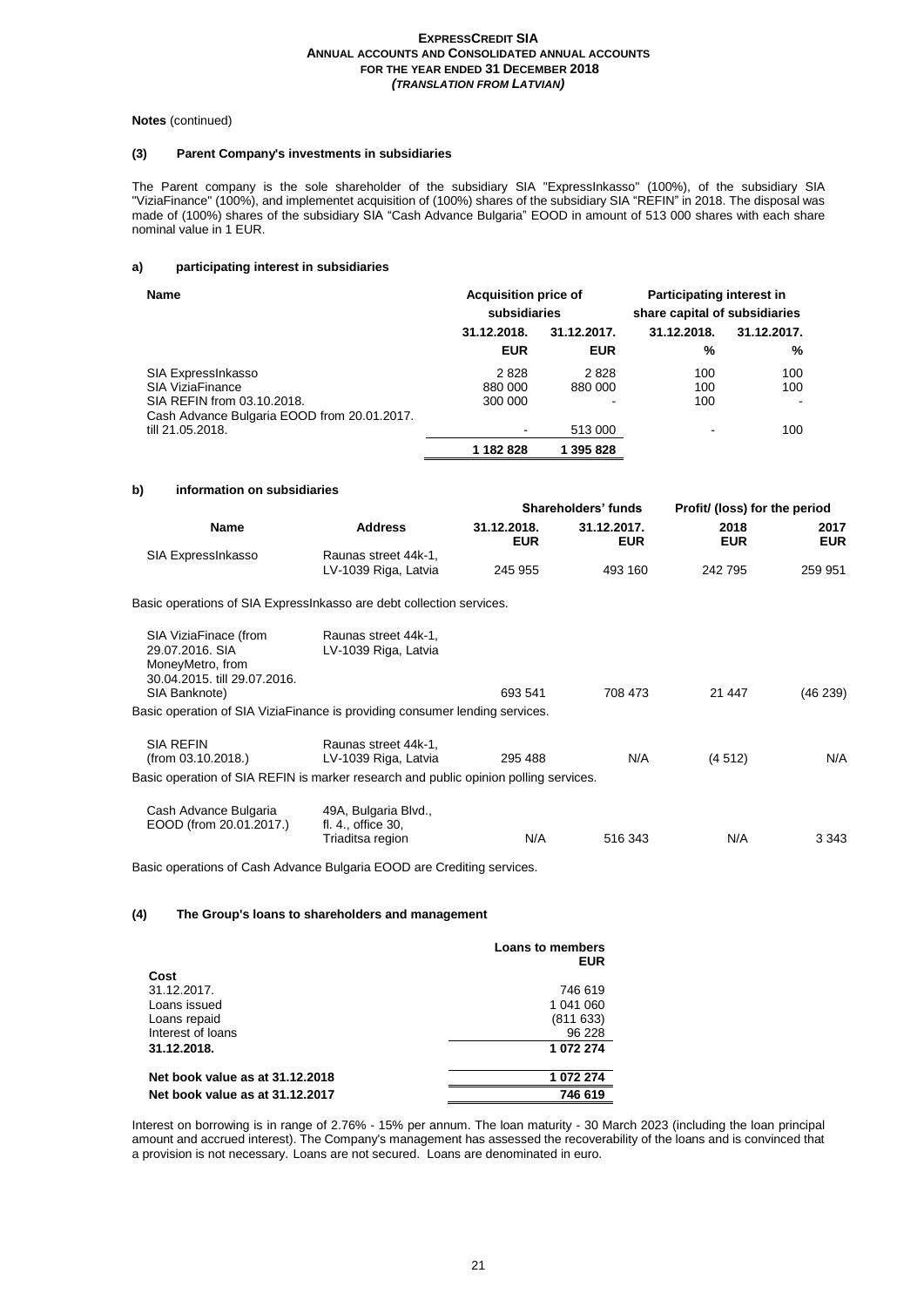**Notes** (continued)

#### **(5) Loans and receivables**

|                                                          | <b>Parent</b> | Group       | Parent      | Group       |
|----------------------------------------------------------|---------------|-------------|-------------|-------------|
|                                                          | company       |             | company     |             |
|                                                          | 31.12.2018.   | 31.12.2018. | 31.12.2017. | 31.12.2017. |
|                                                          | <b>EUR</b>    | <b>EUR</b>  | <b>EUR</b>  | <b>EUR</b>  |
| Long-term loans and receivables                          |               |             |             |             |
| Debtors for loans issued against pledge                  | 32 631        | 32 631      | 61 099      | 61 099      |
| Debtors for loans issued without pledge                  | 3 088 629     | 3 459 284   | 1707115     | 1851797     |
| Long-term loans and receivables, total                   | 3 121 260     | 3 491 915   | 1768214     | 1912896     |
| Short-term loans and receivables                         |               |             |             |             |
| Debtors for loans issued against pledge                  | 2 010 735     | 2 010 735   | 1996 754    | 1996 754    |
| Debtors for loans issued against pledge, for realization | 853 160       | 853 160     | 789 456     | 789 456     |
| Debtors for loans issued without pledge                  | 12 877 096    | 14 782 462  | 10 585 452  | 11 923 626  |
| Interest accrued                                         | 666 714       | 720 401     | 540 846     | 578 557     |
| Provisions for bad and doubtful trade debtors            | (1 520 973)   | (1707818)   | (1 212 219) | (1357617)   |
| Short-term loans and receivables, total                  | 14 886 732    | 16 658 940  | 12 700 289  | 13 930 776  |
| Loans and receivables                                    | 18 007 992    | 20 150 855  | 14 468 503  | 15 843 672  |

All loans are issued in euro. Long term receivables for the loans issued don't exceed 5 years.

Parent company signed a contract with third party for the receivable amounts regular cession to assign debtors for loans issued which are outstanding for more than 90 days. The carrying value of the claim amount until 31 December 2018 in total – EUR 1 355 961, the amount of compensation – EUR 939 657. Losses from these transactions were recognised in the current year.

Losses from the above noted cessions are partly covered by provisions made for the loans issued in previous accounting period or are included in the current year's profit and loss account, if cession of loans issued in current year is performed.

The claims in amount of EUR 3 055 582 (31.12.2017: EUR 2 847 309) are secured by the value of the collateral. Claims against debtors for loans issued against pledge is secured by pledges, whose fair value is about EUR 5 102 822, which is 1.67 times higher than the carrying value, therefore provisions for overdue loans are not made. All pledges, for which loan payments are delayed, becomes the Group's property and are realized in the Group's stores.

#### **a) Age analysis of claims against debtors for loans issued:**

| $1.97$ and $1.97$ and $2.1$ and $1.17$ and $1.97$ and $1.97$ and $1.97$ and $1.97$ and $1.97$ | <b>Parent</b><br>company  | Group                     | <b>Parent</b><br>company  | Group                     |
|-----------------------------------------------------------------------------------------------|---------------------------|---------------------------|---------------------------|---------------------------|
|                                                                                               | 31.12.2018.<br><b>EUR</b> | 31.12.2018.<br><b>EUR</b> | 31.12.2017.<br><b>EUR</b> | 31.12.2017.<br><b>EUR</b> |
| Receivables not yet due                                                                       | 16 406 829                | 18 304 695                | 13 589 275                | 14 549 165                |
| Outstanding 1-30 days                                                                         | 1 144 514                 | 1 277 681                 | 795 107                   | 878 658                   |
| Outstanding 31-90 days                                                                        | 599 622                   | 666 441                   | 505 630                   | 564 932                   |
| Outstanding 91-180 days                                                                       | 408 491                   | 456 618                   | 334 088                   | 412 055                   |
| Outstanding for 181-360 days                                                                  | 466 544                   | 515 720                   | 130 815                   | 383 567                   |
| Outstanding for more than 360 days                                                            | 502 965                   | 637 518                   | 325 807                   | 412 912                   |
| Total claims against debtors for loans issued                                                 | 19 528 965                | 21 858 673                | 15 680 722                | 17 201 289                |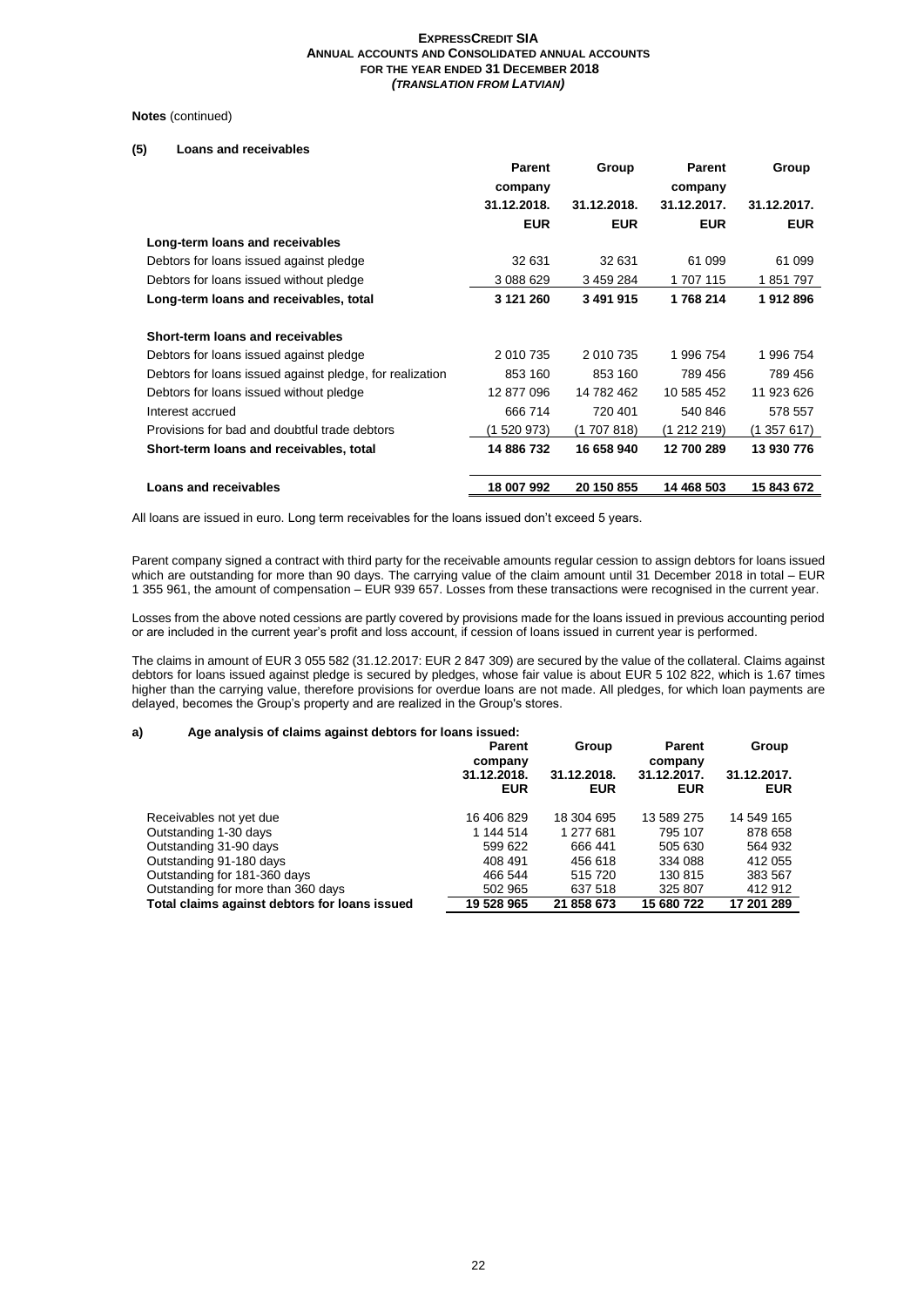**Notes** (continued)

#### **(5) Loans and receivables** (continued)

#### **b) Provisions for bad and doubtful trade and other receivables**

|                                                    | <b>Parent</b> | Group      | <b>Parent</b> | Group      |
|----------------------------------------------------|---------------|------------|---------------|------------|
|                                                    | company       |            | company       |            |
|                                                    | 2018          | 2018       | 2017          | 2017       |
|                                                    | <b>EUR</b>    | <b>EUR</b> | <b>EUR</b>    | <b>EUR</b> |
| Provisions for bad and doubtful receivables        |               |            |               |            |
| at the beginning of the year                       | 1 212 219     | 1 357 617  | 1 281 032     | 1 350 823  |
| Written-off                                        | -             | (9016)     | (81506)       | (81 506)   |
| <b>Additional provisions</b>                       | 308 754       | 359 217    | 12 693        | 88 300     |
| Provisions for bad and doubtful receivables at the |               |            |               |            |
| end of the year                                    | 1 520 973     | 1707818    | 1 212 219     | 1 357 617  |

#### **(6) Share capital**

The Parent Company's share capital is EUR 1 500 000 which consists of 1 500 000 ordinary shares, each of them with a nominal value of EUR 1.

## **(7) Bonds issued**

|                                       | Parent                 | Group       | <b>Parent</b>          | Group       |
|---------------------------------------|------------------------|-------------|------------------------|-------------|
|                                       | company<br>31.12.2018. | 31.12.2018. | company<br>31.12.2017. | 31.12.2017. |
|                                       | <b>EUR</b>             | <b>EUR</b>  | <b>EUR</b>             | <b>EUR</b>  |
| Bonds issued                          | 6 201 500              | 6 201 500   | 7 063 000              | 7 063 000   |
| Bonds commission                      | (8 869)                | (8 869)     | (10 813)               | (10 813)    |
| Total long-term part of bonds issued  | 6 192 631              | 6 192 631   | 7 052 187              | 7 052 187   |
|                                       |                        |             |                        |             |
| Bonds issued                          | 1705 500               | 1 705 500   | 1 000 000              | 1 000 000   |
| Bonds commission                      | (378)                  | (378)       | (2806)                 | (2806)      |
| Interest accrued                      | 17 014                 | 17 014      | 17 549                 | 17 549      |
| Total short-term part of bonds issued | 1722136                | 1722136     | 1 014 743              | 1 014 743   |
| Bonds issued, total                   | 7907000                | 7907000     | 8 063 000              | 8 063 000   |
| Interest accrued, total               | 17 014                 | 17 014      | 17 549                 | 17 549      |
| <b>Bonds commission, total</b>        | (9 247)                | (9 247)     | (13 619)               | (13 619)    |
| <b>Bonds issued net</b>               | 7914767                | 7914767     | 8 066 930              | 8 066 930   |

As at the date of signing of the annual report the Parent company of the Group has registered bonds (ISIN LV0000801322) with the Latvia Central Depository on the following terms – number of financial instruments 3 500 with the nominal value of 1 000 *euro*, with the total nominal value of 3 500 000 *euro*, 89 000 euro of them are nominal value of self purchased bonds. Coupon rate - 15%, coupon is paid once a month on the  $25<sup>th</sup>$  date. The principal amount is to be repaid once in a quarter in the amount of 125 *euro* per bond starting 25 March 2019. The maturity of the bonds – 25 December 2020. On 14 April 2014 the public quotation of the bonds with NASDAQ OMX Riga Baltic Securities list was started.

As at the date of signing of the annual report the Parent company of the Group has registered bonds (ISIN LV0000802213) with the Latvia Central Depository on the following terms –number of securities issued: 5 000, number of securities situated on 31.12.2018.: 5 000, Nominal value 1 000 *euro* per each with the total nominal value of 5 000 000 *euro,* 504 000 euro of them are nominal value of self purchased bonds. Coupon rate - 14%, coupon is paid once a month on the 25<sup>th</sup> date. The principal amount (EUR 1000 per each bond) is to be repaid on 25.10.2021. Issued bonds are not in public trade. Bonds are issued starting from 19.10.2016.

The following pledge agreements with the total pledge value of EUR 6 million are concluded. The pledge agreements have been concluded with the following persons/entities:

- Lombards24.lv, SIA, reg.No. 40103718685, pledge on SIA "ExpressCredit" shares, pledged number of shares: 977 780,00;
- AE Consulting, SIA, reg. No. 40003870736, pledge on SIA "ExpressCredit" shares, pledged number of shares: 150 00.00;
- EC Finance, SIA, reg. No. 40103950614, pledge on SIA "ExpressCredit" shares, pledged number of shares: 319 720.00;
- Kristaps Bergmanis, p.n. 040578-13052, pledge on SIA "ExpressCredit" shares, pledged number of shares: 15 000.00;
- Didzis Ādmīdiņš, p.n. 051084-11569, pledge on SIA "ExpressCredit" shares, pledged number of shares: 22 500.00;

- Ivars Lamberts, p.n. 030481-10684 pledge on SIA "ExpressCredit" shares, pledged number of shares: 15 000.00. Each pledge guarantees the claim in the total claim amount:

- with the Parent company on 100% shares of SIA "EkspressInkasso" 100% shares;
	- with a subsidiary SIA "EkspressInkasso" on aggregate movable property and future components of these assets;
- with the Parent company on aggregate movable property and future components of these assets. Leased vehicles are excluded from the pledge listing.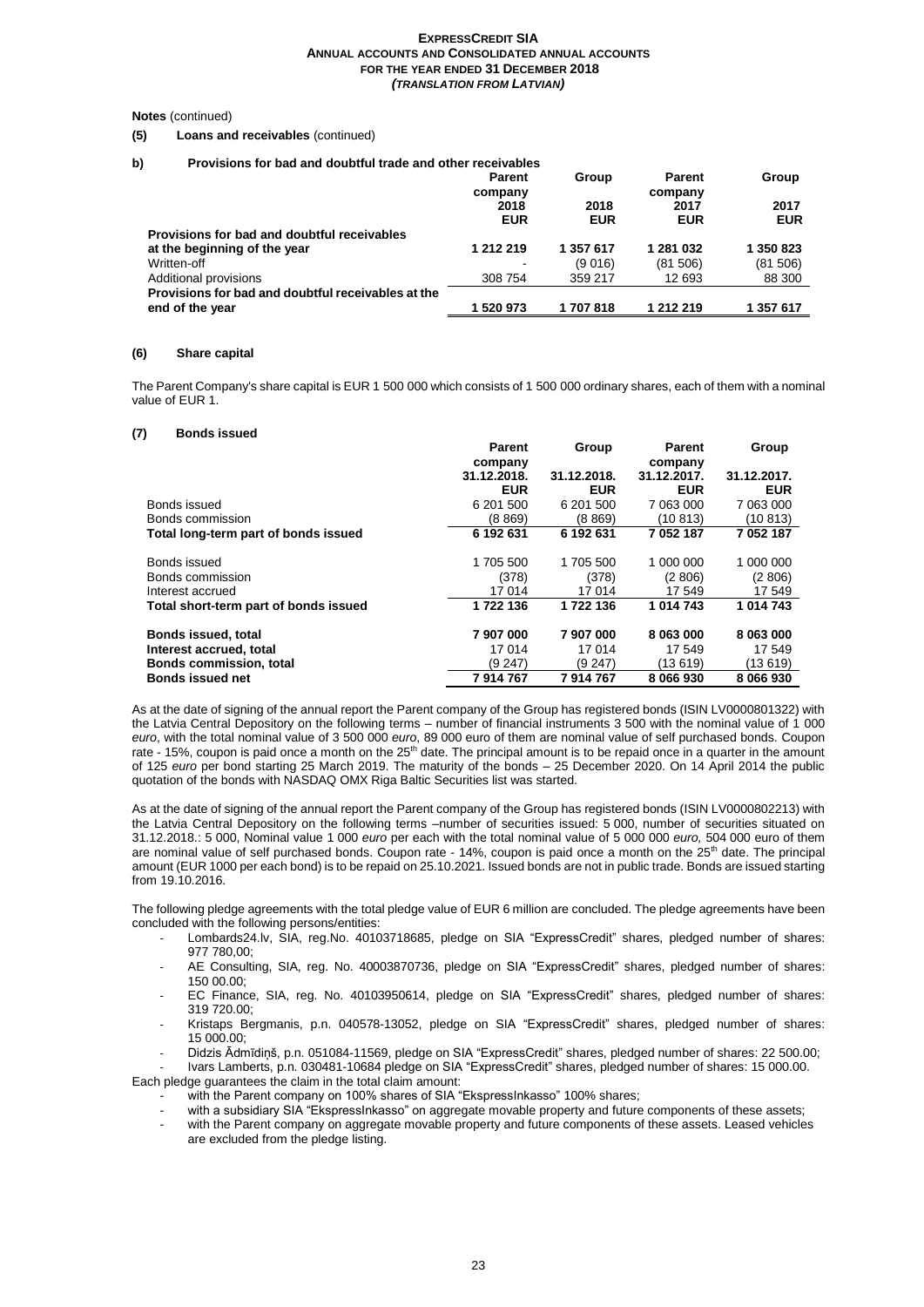#### **Notes** (continued)

#### **(8) Other borrowings**

|                              | <b>Parent</b><br>company  | Group                     | Parent<br>company         | Group                     |
|------------------------------|---------------------------|---------------------------|---------------------------|---------------------------|
|                              | 31.12.2018.<br><b>EUR</b> | 31.12.2018.<br><b>EUR</b> | 31.12.2017.<br><b>EUR</b> | 31.12.2017.<br><b>EUR</b> |
| Long-term finance lease      | 98 234                    | 98 234                    | 120 472                   | 120 472                   |
| Other long-term loans        | 838 696                   | 898 310                   | 1 180 225                 | 1 323 919                 |
| Total other long-term loans  | 936 930                   | 996 544                   | 1 300 697                 | 1444391                   |
| Short-term finance lease     | 50 444                    | 50 444                    | 54 100                    | 54 100                    |
| Other short-term loans       | 9 760 257                 | 10 593 420                | 6 367 246                 | 6780674                   |
| Total other short-term loans | 9810701                   | 10 643 864                | 6421346                   | 6834774                   |
| <b>Total other loans</b>     | 10 747 631                | 11 640 408                | 7722043                   | 8 279 165                 |

The Parent company has acquired fixed assets on finance lease. As at 31 December 2018 the interest rate was set as 3M Euribor  $+ 5.5\%$  and 6M Euribor  $+ 3.3.5\%$ .

The Parent company has received loans from private individuals and legal entities. The interest is charged from 2,76% to 15 % p.a. The loans are received without security granted.

## **(9) Related party transactions**

In the annual report there are presented only those related parties with whom have been transactions the reporting year or in the comparative period.

| <b>Related party</b>                                                    | <b>Transactions</b><br>in l<br>2018 | <b>Transactions</b><br>in<br>2017 |
|-------------------------------------------------------------------------|-------------------------------------|-----------------------------------|
|                                                                         |                                     |                                   |
| Parent company's owners                                                 |                                     |                                   |
| "Lombards24.lv", SIA, reg. No.40103718685                               | X                                   | X                                 |
| "AE Consulting", SIA, reg. No. 40003870736                              | X                                   | x                                 |
| "EC finace", SIA, reg. No. 40103950614                                  | X                                   | x                                 |
| Didzis Ādmīdiņš, p.n 051084-11569                                       | X                                   | х                                 |
| Kristaps Bergmanis, p.n. 040578-13052                                   | X                                   | X                                 |
| Ivars Lamberts, p.n. 030481-10684                                       | X                                   | N/A                               |
|                                                                         |                                     |                                   |
| Companies and individuals under common control or significant influence |                                     |                                   |
| Agris Evertovskis, p.c. 081084-10631                                    | X                                   | X                                 |
| EA investments, AS, reģ.Nr. 40103896106                                 | X                                   | x                                 |
|                                                                         |                                     |                                   |
| <b>Subsidiary</b>                                                       |                                     |                                   |
| "ExpressInkasso", SIA, reg. No. 40103211998                             | X                                   | X                                 |
| "ViziaFinance", SIA, reg. No. 40003040217                               | X                                   | x                                 |
| "REFIN", SIA, reg. No. 40203172517                                      | X                                   | N/A                               |
| Cash Advance Bulgaria EOOD, reg. No. 204422780 till 21.05.2018          | N/A                                 | x                                 |
|                                                                         |                                     |                                   |
| Other related companies                                                 |                                     |                                   |
| "Banknote" SIA, reg. No. 40103501494                                    | X                                   | х                                 |
| "KALPAKS", SIA, reg.No. 40203037474                                     | X                                   | X                                 |
| "EL Capital", SIA, reg. No. 40203035929                                 | х                                   | X                                 |
| "EuroLombard Ltd"., reg. No. 382902595000                               | X                                   | x                                 |

All the transactions have been performed at market rates.

|                                   | 2018          | 2017       |
|-----------------------------------|---------------|------------|
|                                   | <b>EUR</b>    | <b>EUR</b> |
| Parent company transactions with: |               |            |
| Owners of the parent company      |               |            |
| Loans received                    |               | 739 973    |
| Loans repaid                      |               | 739 973    |
| Loans issued                      | 203 381       | 1 363 904  |
| Loan repayment received           | 188 000       | 1855287    |
| Interest paid                     | 2988          | 3576       |
| Interest received                 | 37 358        | 21 840     |
| Dividends paid                    | 2 2 2 9 7 1 4 | 2 070 000  |
| Services received                 | 1602          | 2 5 4 2    |
| Services delivered                | 1788          | 420        |
| Goods sold                        | 2080          | 2 4 9 2    |
| Investment in shares              | 4 1 3 2       |            |
| Bonds sold                        |               | 50 000     |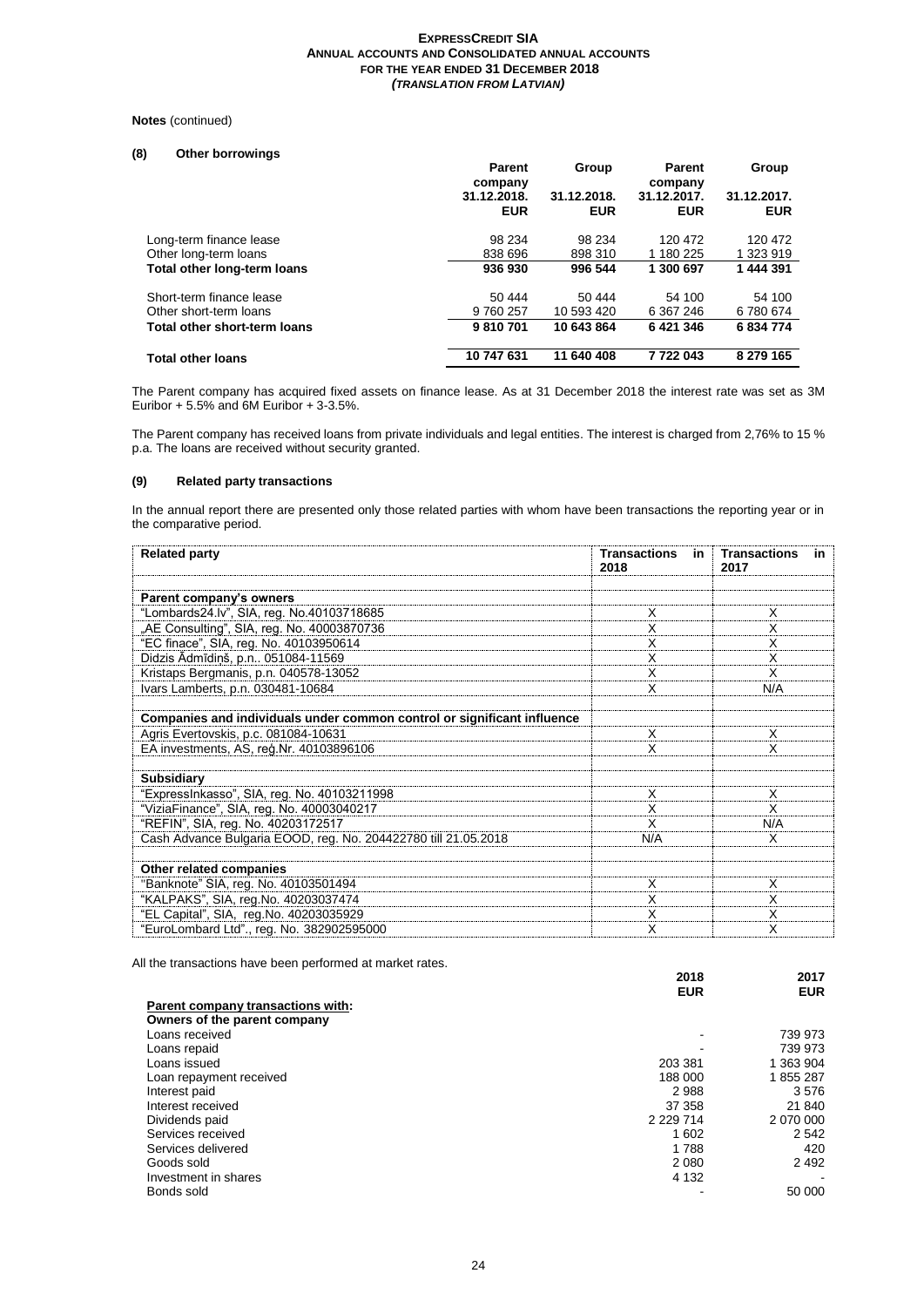## **Notes** (continued)

|  | <b>Related party transactions (continued)</b> |  |
|--|-----------------------------------------------|--|
|  |                                               |  |

|                                                               | 2018            | 2017                 |
|---------------------------------------------------------------|-----------------|----------------------|
| Parent company's transactions with:                           | <b>EUR</b>      | <b>EUR</b>           |
| <b>Subsidiaries</b>                                           |                 |                      |
| Cession of loans<br>Loans received                            | 661704          | 573 959<br>1 392 500 |
| Loans repaid                                                  | 969 920         | 634 284              |
| Loans issued                                                  | 443 396         | 318 000              |
| Loan repayment received                                       | 135 796         | 355 563              |
| Interest paid                                                 | 16 061          | 16 275               |
| Interest received                                             | 4845            | 3591                 |
| Services delivered                                            | 53 756          | 19822                |
| Services received                                             | 281 773         |                      |
| Goods sold<br>Fixed assets sold                               |                 | 222<br>238           |
| Fixed asset additions                                         | 3856            |                      |
| Investment in shares                                          | 300 000         | 513 000              |
| Companies and individuals under common control or significant |                 |                      |
| influence                                                     |                 |                      |
| Loans received                                                |                 | 50 000               |
| Loans repaid                                                  | 50 000          |                      |
| Loans issued                                                  | 15 000          | 98 000               |
| Loan repayment received                                       | 5 0 0 0         | 114 400              |
| Interest paid                                                 | 152             | 112<br>2 2 6 4       |
| Interest received<br>Services delivered                       | 35<br>60        | 60                   |
| Shares sold                                                   | $\blacksquare$  | 4 0 0 0              |
|                                                               |                 |                      |
| Other related companies                                       |                 |                      |
| Loans issued                                                  | 844 679         | 550 687              |
| Loan repayment received                                       | 967 960         | 176 120              |
| Interest received<br>Services received                        | 62729<br>21 239 | 33 565<br>26 438     |
| Services delivered                                            | 4 042           | 6421                 |
| Fixed assets sold                                             |                 | 81                   |
|                                                               |                 |                      |
| <b>Group's transactions with:</b>                             |                 |                      |
| Owners of the parent company<br>Loans received                |                 | 739 973              |
| Loans repaid                                                  |                 | 739 973              |
| Loans issued                                                  | 203 381         | 1 363 904            |
| Loan repayment received                                       | 188 000         | 1855287              |
| Interest paid                                                 | 2988            | 3576                 |
| Interest received                                             | 37 358          | 21 840               |
| Dividends paid                                                | 2 229 714       | 2 070 000            |
| Services received<br>Services delivered                       | 3780<br>1788    | 4 7 2 0<br>420       |
| Goods sold                                                    | 2080            | 2492                 |
| Fixed assets sold                                             | 4 1 3 2         |                      |
| Bonds sold                                                    |                 | 50 000               |
|                                                               |                 |                      |
| Companies and individuals under common control or significant |                 |                      |
| influence<br>Loans received                                   |                 | 50 000               |
| Loans repaid                                                  | 50 000          |                      |
| Loans issued                                                  | 15 000          | 98 000               |
| Loan repayment received                                       | 5 0 0 0         | 114 400              |
| Interest paid                                                 | 152             | 112                  |
| Interest received                                             | 35              | 2 264                |
| Services delivered                                            | 60              | 60                   |
| Shares sold                                                   |                 | 4 000                |
| Other related companies                                       |                 |                      |
| Loans issued                                                  | 844 679         | 550 687              |
| Loan repayment received                                       | 967 960         | 176 120              |
| Interest received                                             | 62729           | 33 565               |
| Services received                                             | 21 239          | 26 438               |
| Services delivered<br>Fixed assets sold                       | 4 042           | 6421<br>81           |
|                                                               |                 |                      |